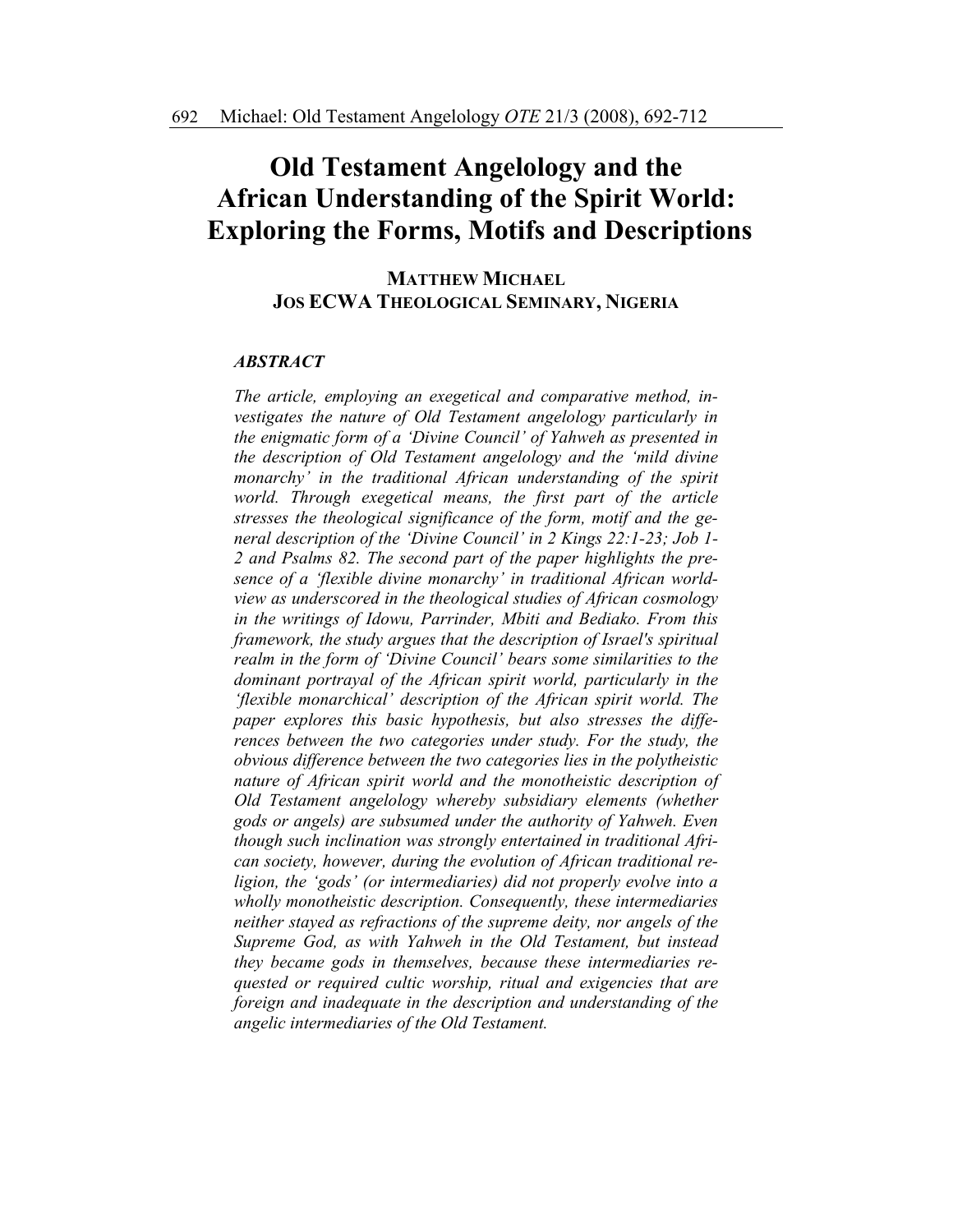# **A INTRODUCTION**

With the Enlightenment's scientific probing and attack launched against supernaturalism came the demise of the subject of angelology or other categories that bordered on supernaturalism.<sup>1</sup> Even though the discourse on God generally continued, the subject of angels was not included in the discussion. Thus, this subject became seemingly outdated and a residue of medieval superstitions.<sup>2</sup> To counteract this neglect, systematic writings sought to re-impose on the subject of supernaturalism the auxiliary theme of angels.3 The characteristic of this systematic redress is often a wooden presentation of the biblical teachings surrounding angels which normally made them the subject of academic curiosity rather than a convincing reality.<sup>4</sup> Such a development also affected the general attitudes of even conservatives. Osadolor Imasogie (1993:52) observed that the Christian worldview becomes 'a quasi-scientific worldview'. Within Western Christianity such a worldview and its attitude to angelology, 'could still talk about God, heaven, angels, Satan, Holy Spirit, evil forces; but these were no more than cultural clichés that lacked the existential dynamism they once had prior to and during the medieval period'.

 In the field of Biblical studies, there is the outright denial of their existence by some scholars. Thus, for example, Rudolf Bultmann (1961:3) dismissed the existence of the angelic world and designated such biblical categories as mythological forms, which are merely the product of 'Jewish apocalyptic' and Gnostic mythologies. However, contrary to these academic treatments of the subject of angelology, the modern context is once again captivated with

<sup>1</sup> There is often a general neglect of supernaturalism or the attendant categories in anthropological and sociological studies, particularly as it relates to the study of primal religions. For a detailed discussion about this deliberate oversight, see Hultkrantz 1983:231-253.

<sup>2</sup> Cf. Keck 1998:1f.

<sup>3</sup> At the beginning of the twentieth century, precisely in 1908, Gerald Birney Smith (1908:115) spoke on the changing attitude towards angelology in newer systematic textbooks. He noted, 'The formal analyses of the older textbooks have been abandoned. The first problem is to show the relation between religious experience and theological belief … The older theologies, for example, conscientiously elaborated angelology, just because the Bible made assertions about angels. But in most of the books which we are here considering, no reference is made to angels, save in the way of historical exposition. Thus the framework of the traditional theology is dissolving under the new test.'

<sup>4</sup> In his work, *The Christian Mind*, Harry Blamires (1963:67) decried the loss of the 'Christian mind' within Western Christianity. For Blamires, the foremost characteristic of a 'Christian mind' is its 'Supernatural orientation'.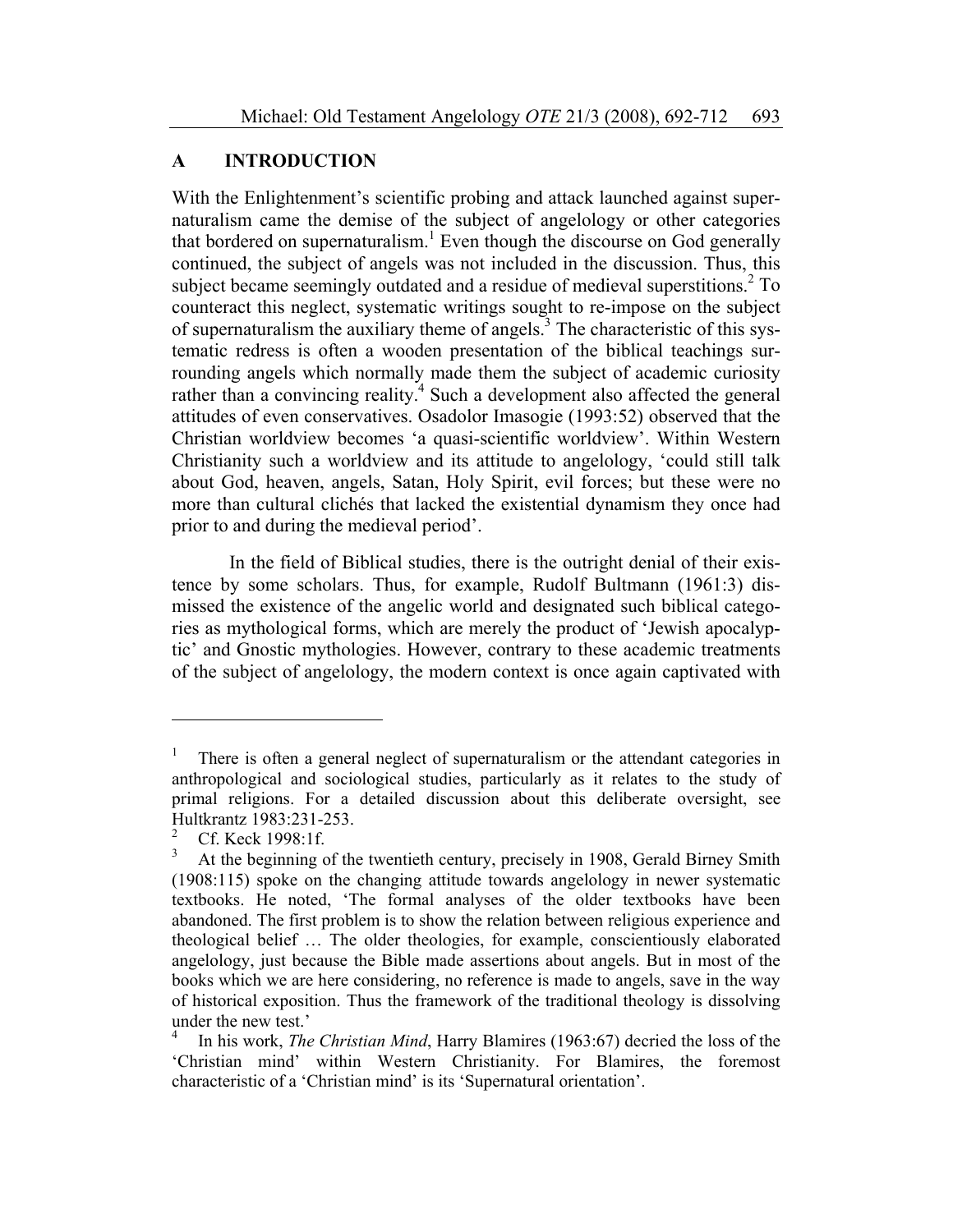the subject of angels.<sup>5</sup> Popularly, there is a resurgence of interest in the subject of angelology as expressed in countless fictional books, pseudo-scientific fictional movies and modern arts, which celebrate the existence of the world of angels and other semi-celestial beings.<sup>6</sup> *Hollywood* movies in particular had presented imaginative stories on the reality of angelic personalities or superhuman beings. It has fanned public imagination and presented tales of angels falling in love with humans, angelic or superhuman intervention, extraterrestrial beings, alien abduction and fictional stories of angelic or celestial battles of good and evil with angelic and demonic personalities involved.<sup>7</sup> Interestingly, some of these fictional plots about angels have successfully won awards and have become bestsellers and blockbusters. It seems the Hollywood industry is booming with exceptional exploration of this modern fascination for the angelic world. $8$ 

Similarly, the Nigerian movie industry, *Nollywood*, also often presents or translates the reality of these angelic or demonic beings onto the movie screens,<sup>9</sup> thus exploring the fascination and fears that many Nigerians and Africans have for the angelic world or the world of spirits.<sup>10</sup> From these perspectives, this paper investigates the forms, motifs and descriptions of the African understandings of the spirit world and Old Testament angelology. It presupposes that despite the differences of the two social contexts, however, they share a basic form and motif in their understanding of the spirit world. By the use of 'forms', the paper asks the following questions: How does the Old Testament and the African understand, conceive and portray the spirit world? What are the basic perceptual structures, conceptual portraits and theological arrangements of the spirit world? Thus by investigating such questions, the

<sup>&</sup>lt;sup>5</sup> There are medieval descriptions of angels that persisted within popular Christian thought. As late as the  $17<sup>th</sup>$  century, John Milton in his classic, *Paradise Lost*, reveals such angelology in his unorthodox description of angels as having powers to eat and to make love. Cf. West 1953:116-123; Allen 1961:489-490.

<sup>6</sup> Cf. Carroll 1981:16-25; Freeland 1999:1f; Harrington 1952:202; Lucano 1988:1f; Twitchell 1985: 1f.

<sup>7</sup> On the presence of religious influences in Hollywood movies, see Smith 2001:191f.

<sup>8</sup> For the description of angelic personalities in movies and books such as *Constantine* by Tilda Swinton, *Archangel Protocol* & *Fallen Host* by Lyda Morehouse, *His Dark Material* trilogy by Philip Pullman, *Star Trek* by George Lucas see Netwitz, http://io9.com/344884/science-fiction-angels-who-are-really-aliens-in-disguise (accessed, 27 February 2008).

<sup>9</sup> On the place of 'pagan vampires' or such supernatural beings in Hausa home movies of Northern Nigeria, see Krings 2005:183-205.

<sup>10</sup> For description of power encounter in Ghana movies, see Meyer 2005:155-181.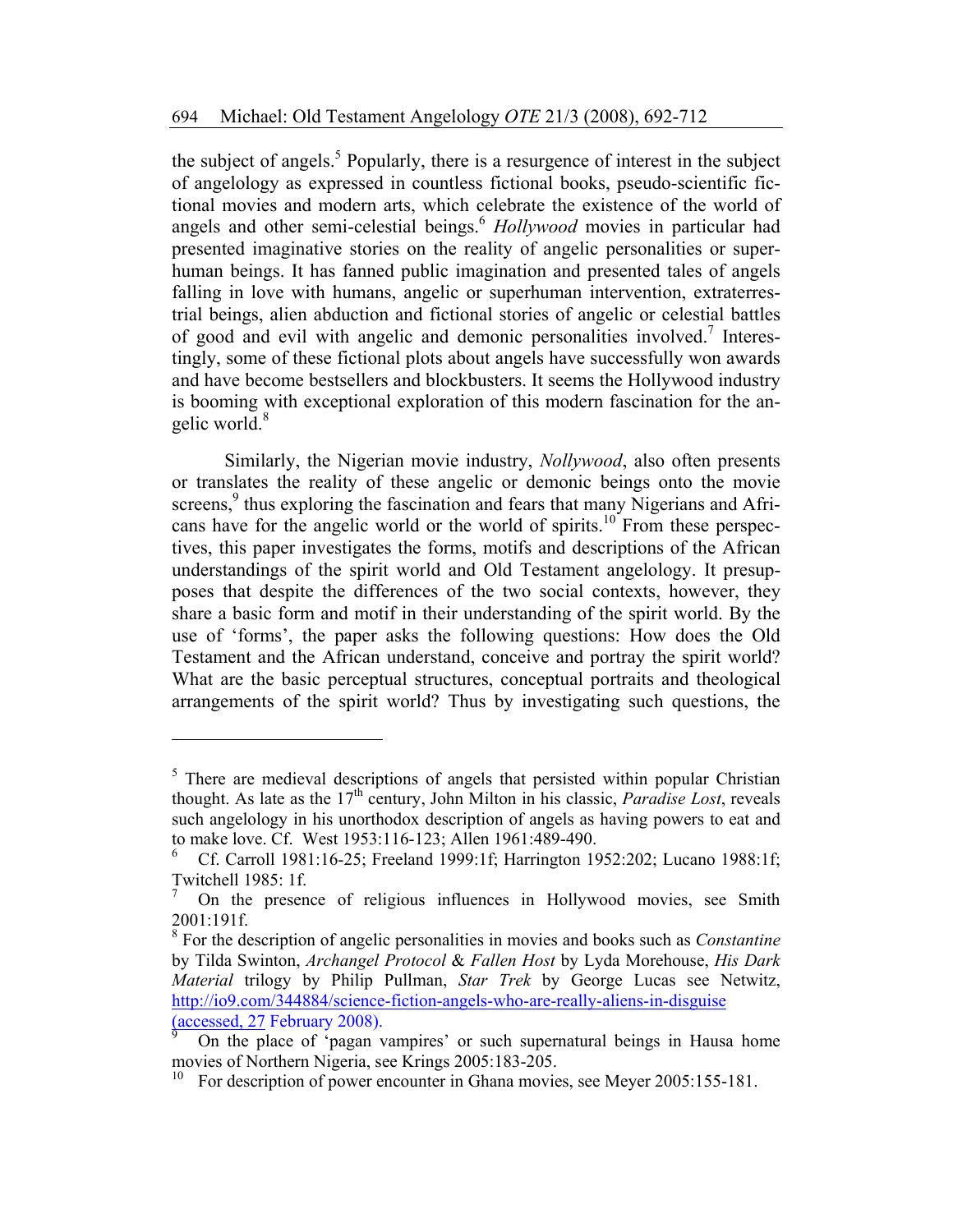quest of this paper is to understand the distinguishing theological cast against which the Old Testament angelology and the African understandings of the spirit world are configured. However, the study is neither a documentation of the different Old Testament angels nor those of African spirits and their functions. Rather, it reveals the structure of Old Testament and African understandings of the spirit world. Consequently, it seeks to describe the framework employed in biblical and African descriptions of God in relationship to the lesser supernatural beings within the constitution of these two spirit worlds. Similarly, by 'motifs' I mean the dominant theme that runs throughout Old Testament angelology or the African conception of the spirit world. By 'descriptions' I mean the presentation of angels or spirits within, respectively, the Old Testament and the African traditional religions. Thus to achieve these stated considerations and objectives, the paper employs exegetical and comparative methodologies.

#### **B OLD TESTAMENT ANGELOLOGY: FORMS, MOTIFS AND DESCRIPTIONS**

The Old Testament describes the reality of the unseen worlds of angels, demons and supernatural beings. Significantly, however, Old Testament angelology took the form of a divine assembly or celestial council with Yahweh as  $k$ ing or head of that divine cabinet.<sup>11</sup> The description of the 'Council of Yahweh' occurs in the Bible in Job 1-2, 29:4; 15:7-8, Psalm 82 and 1 Kings 22:1- 23.12 In this form, Yahweh is often depicted as a king and the entire angelic world or other gods and goddesses are described as emissaries or ministers of Yahweh. John H Walton (1990:14) observed, 'In the ancient world, major decisions among the gods were group decisions. Mostly likely a perception modeled after human government of an early period, this view understood the gods as deliberating and governing as an assembly.'

Mullen (1980), L'Heureux (1979) and Handy (1994) in their different studies of this form in Old Testament angelology had traced its origin as derived from the description of the pantheon of Canaanite and Ugaritic sources. However, pioneering works of Robinson (1943), Cross (1953) and Whybray (1971) had favoured the Babylonian sources as directly influencing this de-

<sup>&</sup>lt;sup>11</sup> Miller (1968:100-107) has presupposed an underlying presence of the divine council behind the description of war in the prophetic writings.

<sup>&</sup>lt;sup>12</sup> There are related descriptions of Yahweh in connection to other spiritual entities that had an underlying framework of a divine council. This description could be found in passages such as Genesis 1:26; 3:22; 11:7; 6:2; Job 38; 7; Deuteronomy 32:6; Isaiah 6:1-8; 40:3; Jeremiah 23:18; Amos 3:7 and Daniel 7:9-14. For an extensive description of these texts, see Day 2000:22 and Clines 1989:18.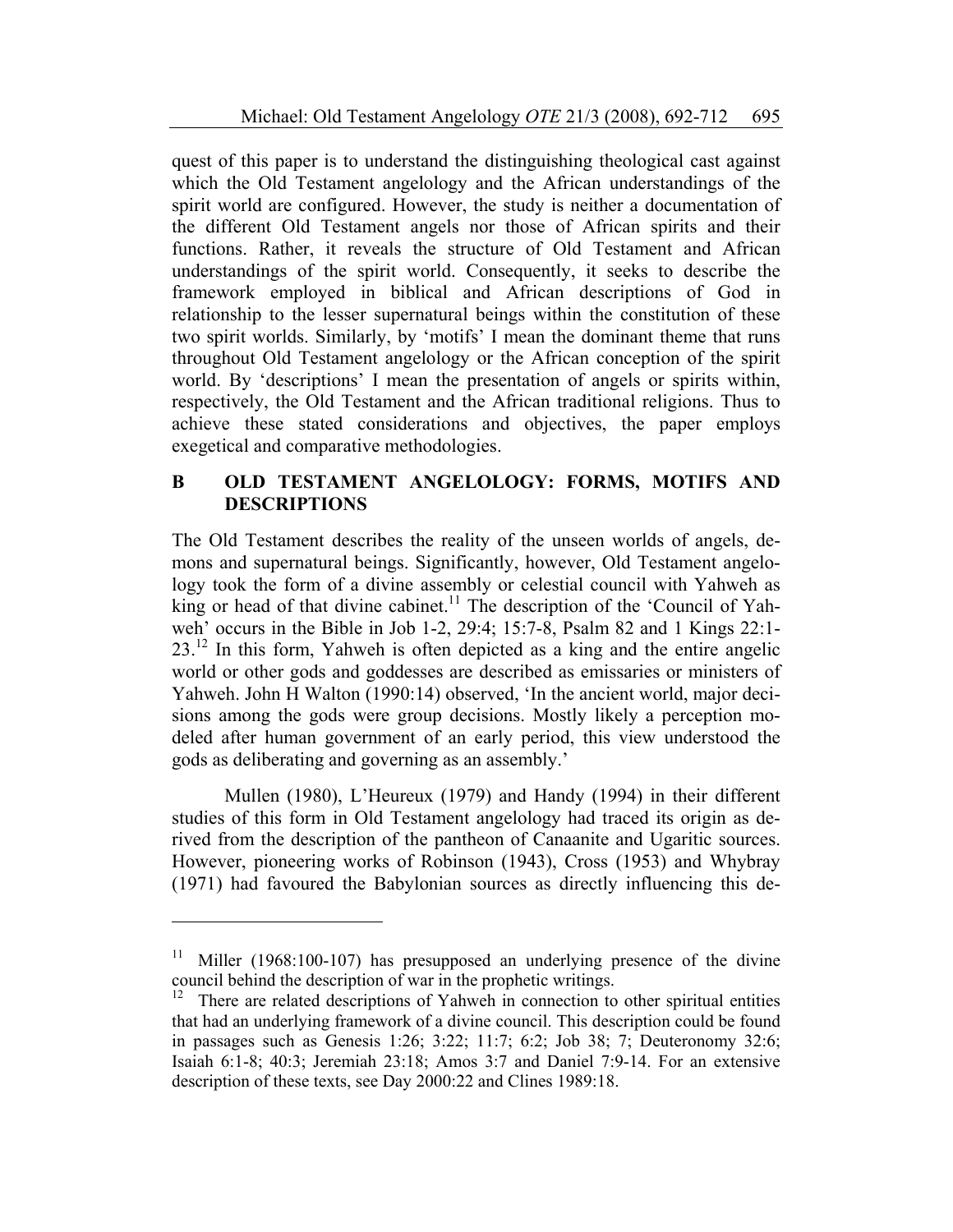scription of Old Testament angelology. Despite the occurrences of such descriptions within the larger streams of ancient near Eastern societies, however, the affinity in language and form had pointed to Baal mythologies of Canaanites and Ugaritic sources. In these myths, Baal is described as head or king of the 'Council of the gods' (cf. Cross 1973:1f.). Jacobsen (1970: 157-170) had postulated that the use of a divine assembly to describe divine governance as seen in the preceding passages reflects the projection of human institutions on divine government, thus the possibility of a 'primitive democracy' within Mesopotamian kingship. According to Day (2000:22) too, such Canaanite, Ugaritic and Mesopotamian descriptions lie behind the 'Council of Yahweh' in the Bible. He further noted: 'Just as an earthly king is supported by courtiers, so Yahweh has a heavenly court.' However, 'as monotheism became absolute, so these were demoted to the status of angels'. In order to evaluate these claims and to understand the description of the 'divine council' in Old Testament angelology, the study of the three highlighted passages of 1 Kings 22:1-23, Job 1- 2, and Psalm 82 is indispensable.

## **1 1 Kings 22:1-23**

 $\overline{\phantom{a}}$ 

The story develops from verses 1 of 1 Kings 22 to 40; however, our present concern is with the description of the divine council in verses  $19-23$ .<sup>13</sup> Gray (1970:451) in his study of the 'Council of Yahweh' in 1 Kings 22:1-18, noted that it is a 'scene in the heavenly court'. In this vision, Yahweh is seen directing 'human affairs from his royal throne'. According to Gray (1970:452), 'the conception probably represents a fusion of the native Israelite idea of Yahweh as Marshal of the host of Israel with that of God as king or governor of the forces of nature…'. Considering exegetical concern, Gesenius (1910:322) observed that the jussive construction 'יַפְּחָה' ('to persuade' or 'to deceive') when placed after an interrogative sentence as occurs in 1 Kings 22:20 is used to connote 'demand'. Thus, Yahweh is invariably making a 'demand' on the heavenly divine council. While the Masoretic text avoids references to Yahweh of Israel, the Septuagint on the other hand, reads, "God of Israel," and hence stresses the identity of this presiding deity as Yahweh.

<sup>&</sup>lt;sup>13</sup> The narrative describes the coalition between Jehoshaphat and Ahab to launch a military campaign on Ramoth-Gilead, but unknown to Ahab, there is a session of 'divine council' in heaven which is seeking for ways to lead him to his death at Ramoth Gilead. Against the false prophecies of his prophets, Micaiah gave away the secrets of this 'divine council' warning him of the outcome of his military operation. Significantly, Micaiah gave the description of the 'divine council' in verses 19-23 revealing an interesting conception of the 'divine council' and hence Old Testament angelology.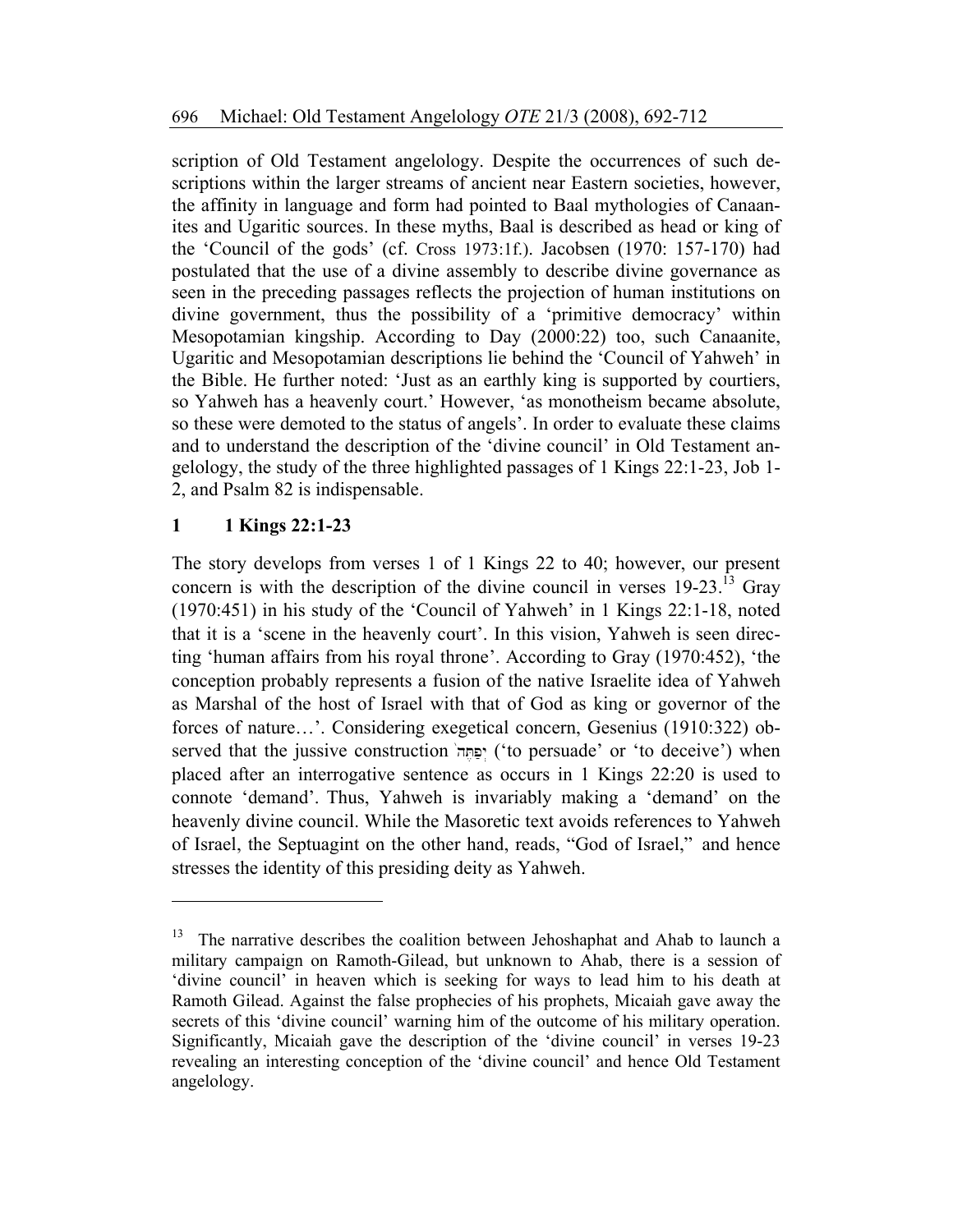Similarly, the Septuagint and the Vulgate have  $\gamma$ ולך ישראל in verse 20.<sup>14</sup> This designation by the Septuagint and Vulgate places the searchlight of the present divine discussion on Ahab. Significantly, the text also describes the deliberative nature of this assembly. Verse 20b reads ויאמר הל בלה וזה אמר בכה which literally means 'this one said by thus and that one said by thus'.<sup>15</sup> The other version of the same narrative reads וְהֵה אֹמֵר כֹּכָה וְזָה אֹמֵר כִּכְה וְזָה וֹאֲמִר בִּחָ 18:19) which literally means, 'and he said like this (saying) and the other like that'.16 The variant descriptions of the same stories preserved the 'discussions' taking place in the divine council, hence reiterating the deliberative nature of the discussion in the divine council. The conversational and deliberative process in the divine council is also seen in verses 21-22, where Yahweh is depicted as engaging in a short dialogue with the 'lying spirit'. The short dialogue between Yahweh and the lying spirit is in search of a *modus operandi* or means of bringing Ahab to his fall at Ramoth Gilead. Thus the text reads,

> And the spirit went out, and stood before Yahweh, and said, 'I will persuade him'; and Yahweh said, to him, 'By what?' and he said, 'I go out, and I will be a lying spirit in the mouth of all his prophets'; and He said, 'you will persuade, and you will prevail, go and do  $\mathrm{so.}^{\cdot 17}$

The conversation or dialogue between Yahweh in the divine council and the 'lying spirit' raises, however, some serious ethical-theological problems.<sup>18</sup> Firstly, it casts aspersion on the holy image of Yahweh, since Yahweh is seen here as a 'deceiver', and secondly, it reduces Yahweh to a deity that is shortsighted, who lacks the knowledge of contingencies and is thus in need of suggestions from the other members of the divine council. At the heart of this problem is the use of פְּחָה. This word is used in Jeremiah 20:7-9 to show Yahweh's 'deception' of Jeremiah as translated by the King James Version, the New American Version and even the New International Version (cf. Clines & Gunn 1978:20-23). It is also the word used in the Samson narrative to show how the would-be bride of Samson obtained the answer to the riddle through

<sup>&</sup>lt;sup>14</sup> The BHS editors gave the Hebrew translation or equivalent of the Septuagint and Vulgate renderings.<br> $^{15}$  The translation is

 $^{15}$  The translation is mine.

 $16 \n\text{The translation is mine.}$ 

 $^{17}$  The translation is mine.

While this passage could be viewed as anthropomorphic in nature, such anthropomorphic considerations did not rule out the theological and ethical questions that this passage raise. For discussion of Old Testament anthropomorphic descriptions of God particularly its value to Old Testament studies, see Yamauchi 1970:220.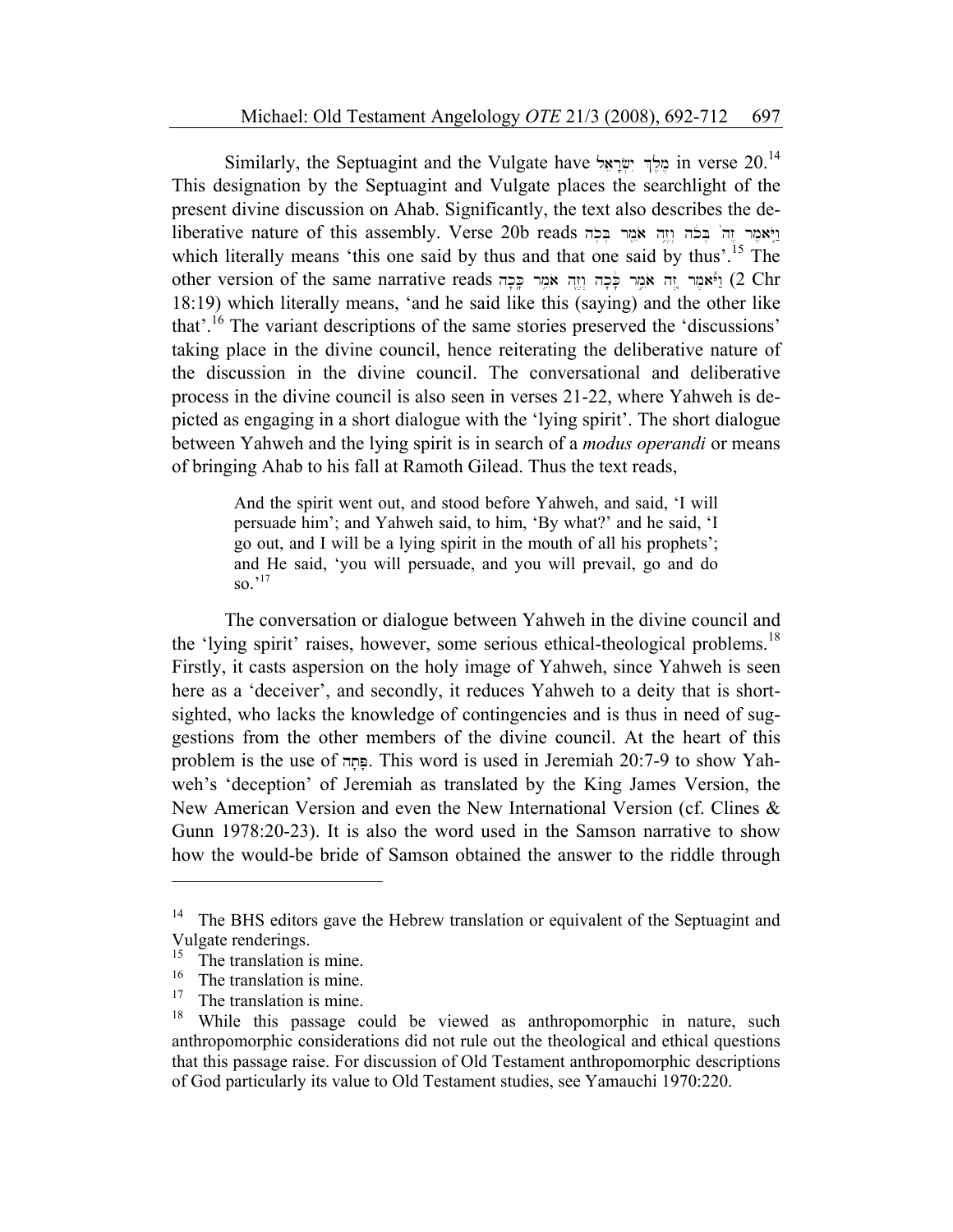deception. Furthermore, it is used in the context of Mosaic legislation to describe the case of sexual seduction (Exod 22:15) and in the book of Proverbs to describe the enticement of a sinner (1:10). In all the occurrences, the idea of ht 'P' is basically negative and hence has to do with the unethical.

However, there are two ways to approach the present problem raised by ht 'P' in this text. Firstly, since the entire Hebrew Bible affirmed the integrity and holiness of Yahweh, it is quite appropriate to translate and as 'persuasion' rather than 'deception' or 'enticement' against the suggestion of dominant modern translators. The reason for such a translation comes from the growing understanding that it is the context of a word that best describes its meaning rather than its etymology or derivative root. This consideration in exegesis has been termed the 'root fallacy.' Concerning this 'root fallacy,' D. A. Carson (1996:28) noted,

One of the most enduring of errors, the root fallacy presupposes that every word *has* a meaning bound up with its shape or its component. In this view, meaning is determined by etymology; that is, by the root or roots of a word. All of this is linguistic nonsense.

This observation by Carson makes it clear that the root or etymology of a word often reveals a different meaning from the derivatives of that word within the passage of time or in a unique usage within a given context. Significantly, even though acquiescing to the different shades of the meaning in the categories of ht 'P' as 'deception' and 'enticement', nonetheless Koehler and Baumgartner (2001:985) noted that in the *pi'el* form of ht 'P' when having a human subject, it is to be translated as 'to persuade someone' by 'offering a tempting allurement' or 'with a hypocritical suggestion'. However, when  $\pi$  has God as its subject, as is the case in this passage under study, the meaning is either 'to persuade', or alternatively 'to attempt to persuade'. Despite Koehler and Baumgartner's proposition, however, the context of <sub>ה</sub>תה as used in our text is suggestive of 'deception' rather than 'persuasion', since there is a reference to רוּחַ שֵׁקַר or 'lying spirit' which is definitely commissioned to deceive Ahab through his prophets. In this understanding, 'persuasion' as a translation to פְּחָה did not take into cognisance the presence of רוּח שׁׁקר. The Targum avoided this problem of rtin, which according to Koehler and רוּח שׁקר, which according to Koehler and Baumgartner (2001:508) might have the meaning of aim and purpose of action, particularly 'to be turned into' something. In this perspective, the 'lying spirit' might be a spirit who was temporarily turned into a persuasive agent of Yahweh. Thus for the Targum, the spirit was not essentially a lying or an evil spirit, but became one, due to the nature of the assignment given to it. However, whether the spirit is ontologically a lying spirit or is merely conceived as such from the nature of its assignment, the ethical problem of the use of this being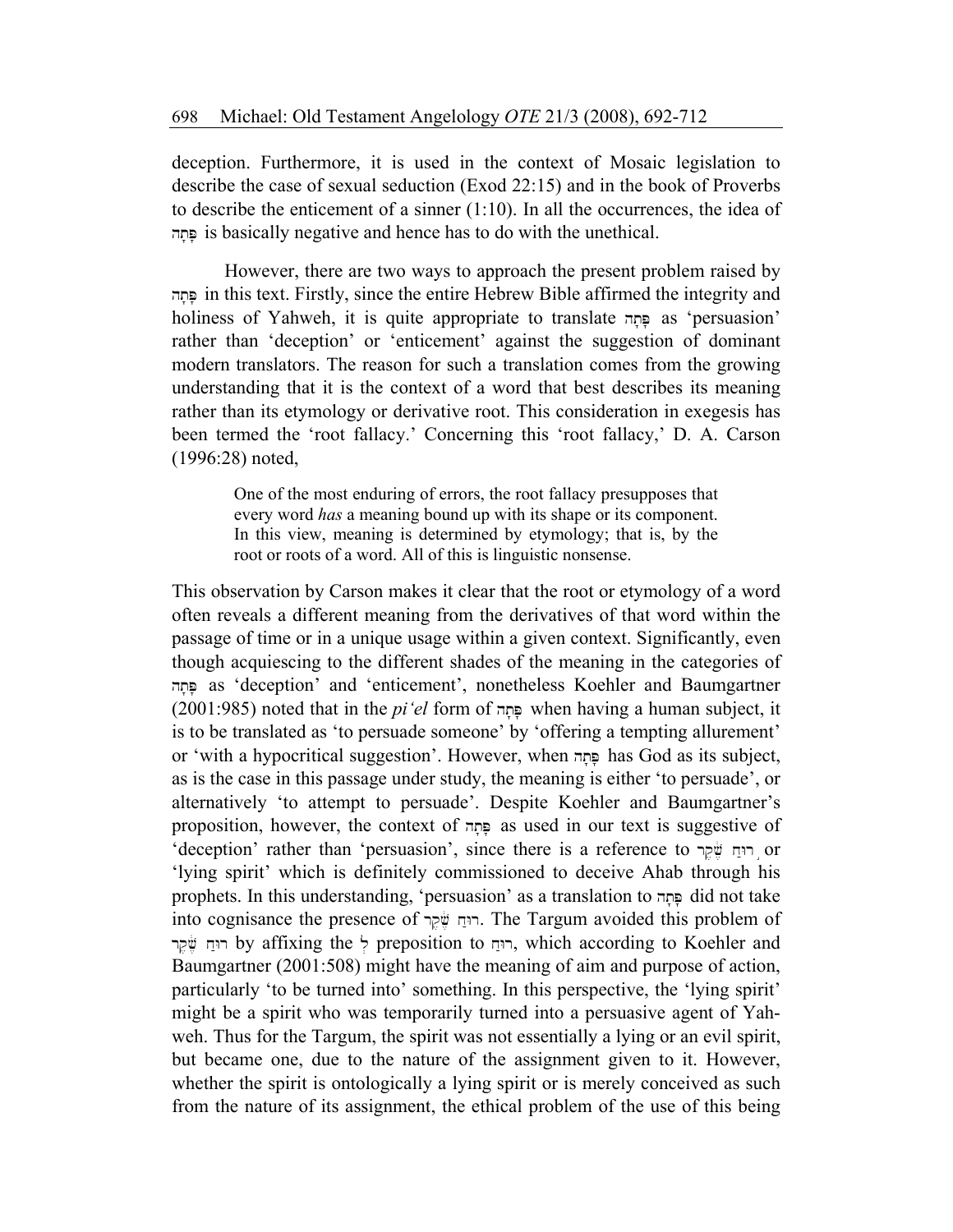by Yahweh still persists since the connection of Yahweh with such an agent of lying impinges on the holiness of Yahweh. Secondly, we might approach the text by underscoring the sovereignty of Yahweh to use or employ the services of anything by any means to discipline his people or to actualise his divine purposes. This dominant Old Testament thought sees divine sovereign hands as encompassing and embracing every thing to bring about desired plans and purposes. Thus such a divine *modus operandi* is responsible for Habakkuk's dilemma where he could not understand why Yahweh used the wicked Babylonians as a means or instrument for punishing his covenant people.

Concerning the suggestions given by the 'divine council' to Yahweh, we might say this is merely a literary description in which interactive categories, communal structures and royal forms are hereby imposed on the deity in order to show the dignity, majesty and glory of the divine being who has many servants or beings doing his cosmic bidding. Thus Micaiah's description that 'I saw the Lord sitting on his throne, and all the host of heaven standing by, on his right hand and on his left' in verse 19 might be an endeavour to describe Yahweh in such terms. Consequently, Yahweh is configured as a king who is surrounded by his court and the members of the divine council are expected to contribute appropriately to such a court's discussion. In a similar context, in Isaiah 6, the prophet is also depicted as contributing to such a divine discussion. However, the idea of outright counselling of Yahweh is rejected since he is omniscient. Thus Isaiah asked, 'Whom did the LORD consult to enlighten him, and who taught him the right way? Who was it that taught him knowledge or showed him the path of understanding?' (Is 40:14).

#### **2 Job 1-2**

The next text, Job chapters 1 and 2, also describes a divine council which primarily consists of the 'Sons of God'. While 1 Kings 22 is about the fate of a king, Job's narrative is about the fate of a rich righteous man. Despite their differences, there lies also a similarity, namely that both divine councils are preoccupied with determining the fate of individuals on earth. In his study of the 'Council of Yahweh' in Job, Clines (1989:18) observed,

It is an assembly of the heavenly council, God being pictured as a king surrounded by his courtiers, other heavenly beings neither human nor divine in the full sense, but "sons of God", their being derivative from his, and their rank superhuman. The concept of the royal council in which the king would be surrounded by his courtiers receiving reports from them, taking counsel with them, and giving directives to them, is familiar especially from Egypt…and may be assumed equally for Israel. The common royal practice was naturally ascribed to God also, to what extent as a fictive device and to what as a matter of serious belief is hard to determine.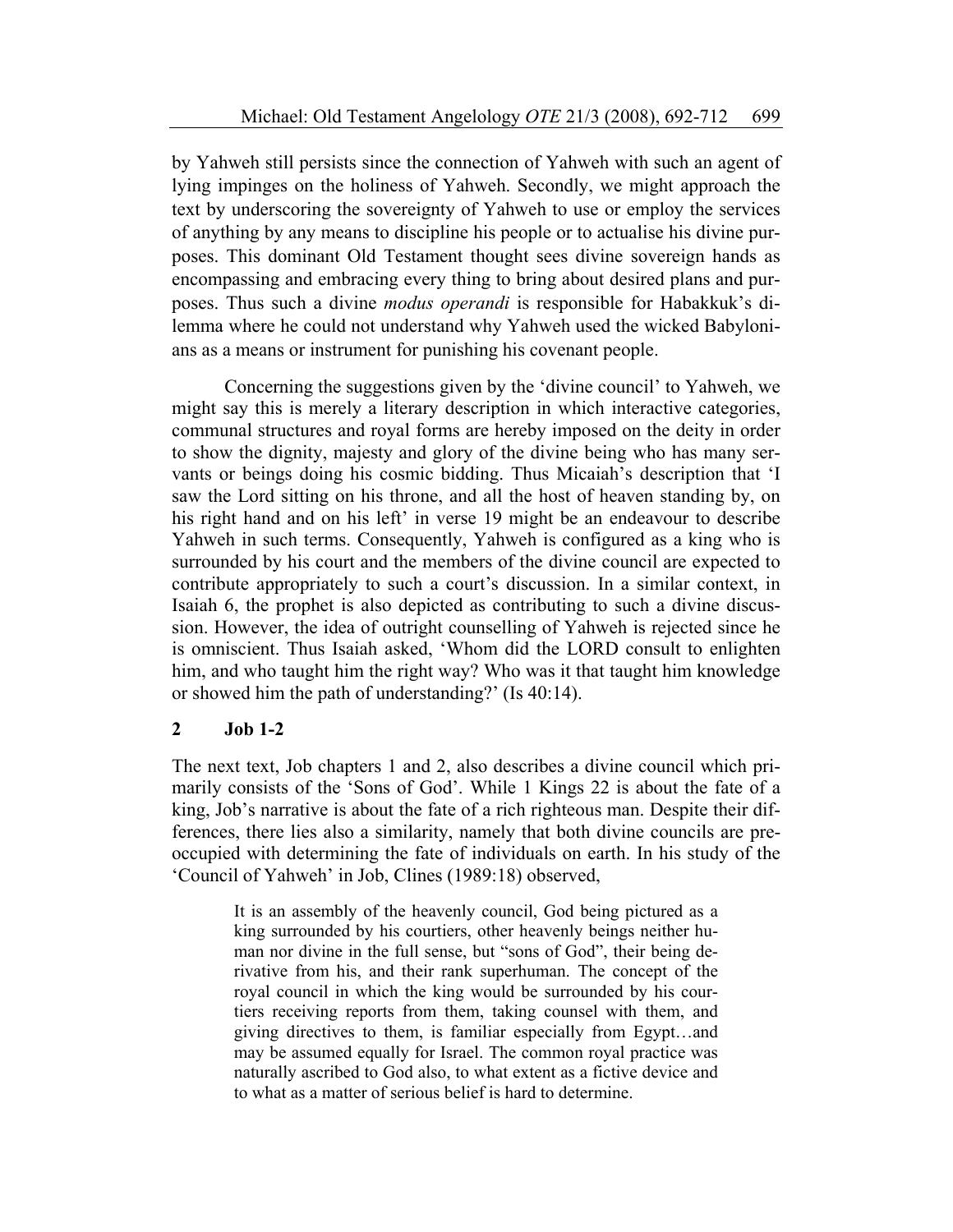However, he (Clines 1989:19) that in the 'framework of a monotheistic religion', the mythological description of consort for the deity as ascribed to Baal 'could not be imagined'. According to Gesenius (1910:418)  $\ge$  as used in Job 1:6 and 2:1 is to indicate a genitive relationship. This genitival relationship describes membership to a 'guild or society (or of a tribe, or any definite class)'. He further noted, 'Thus בְּנֵי אֱלֹהִים or בְּנֵי הָאֱלֹהִים... בְּנֵי הָאֲלֹהִים... בִּנֵי הַאֲלֹהִי *sons of the god* (s), but beings of the class of God. Waltke and O'Connor  $(1990:150)$  had referred to the genitive function of  $\epsilon$  as indicating 'the relationship of an individual to a class of beings'. In this category, such a relationship is between Yahweh and the divine beings. The narrative shifts from the other members of the 'Sons of God', and concentrates on Satan and God. How do we understand  $_{1}$ ניבוֹא  $_{2}$  or literally, 'and Satan came also among them?' Is Satan part of the class of the 'Sons of God'? Or Is Satan's presence in this assembly an intrusion of the gathering of the 'Sons of God'? This difficulty has generated the speculation that Satan is part of the divine council acting as the 'attorney of the heavenly council'. 'If this view is correct', noted Hartley (1991:72) 'his task on earth was to discover human sins and failures and to bring his findings before the heavenly assembly'. But his role in this scene of Job 'deviates from this explanation. Instead of uncovering disruptive plans, he acts as a troublemaker, a disturber of the kingdom'. Similarly, some had reasoned that Satan is an intrusion to the heavenly court, since his role in the narrative is primarily negative. However, such understanding often imposes on the text the later Jewish-Christian description of Satan as a pure diabolic entity. The nominal phrase נס־הַשָּׂטֵן בְּחוֹכָם in my judgment, reveals both the distinction and the inclusion of Satan within the 'Sons of God' since the preposition  $\nabla$ might also indicate inclusion or distinction of the entity mentioned.<sup>19</sup> Considering such attention on Satan, it might likely presuppose a role within the divine council, as Delitzsch (1978:54) observed, 'It is an assembly day in heaven. All the spirits present themselves to render their account, and expecting to receive commands; and the… dialogue ensues between Yahweh and Satan.' Even though he relativised the deliberative nature of the meeting, nevertheless, Delitzsch's attribution of a role to Satan in the divine council is quite appropriate.20 Consequently, the discourse between God and Satan expresses both the

<sup>19</sup>  $\mu$  is used in Genesis 23:10, 40:20 and 2 Kings 4:13 to show inclusion or membership of the entity described to a particular group. Cf. Clines 1989:19.

<sup>20</sup> Following trends in background studies of this passage, Hartley suggested a Persian background to the development of the concept of Satan. He noted, 'The Persian emperor had secret servants who toured the realm at random to discern the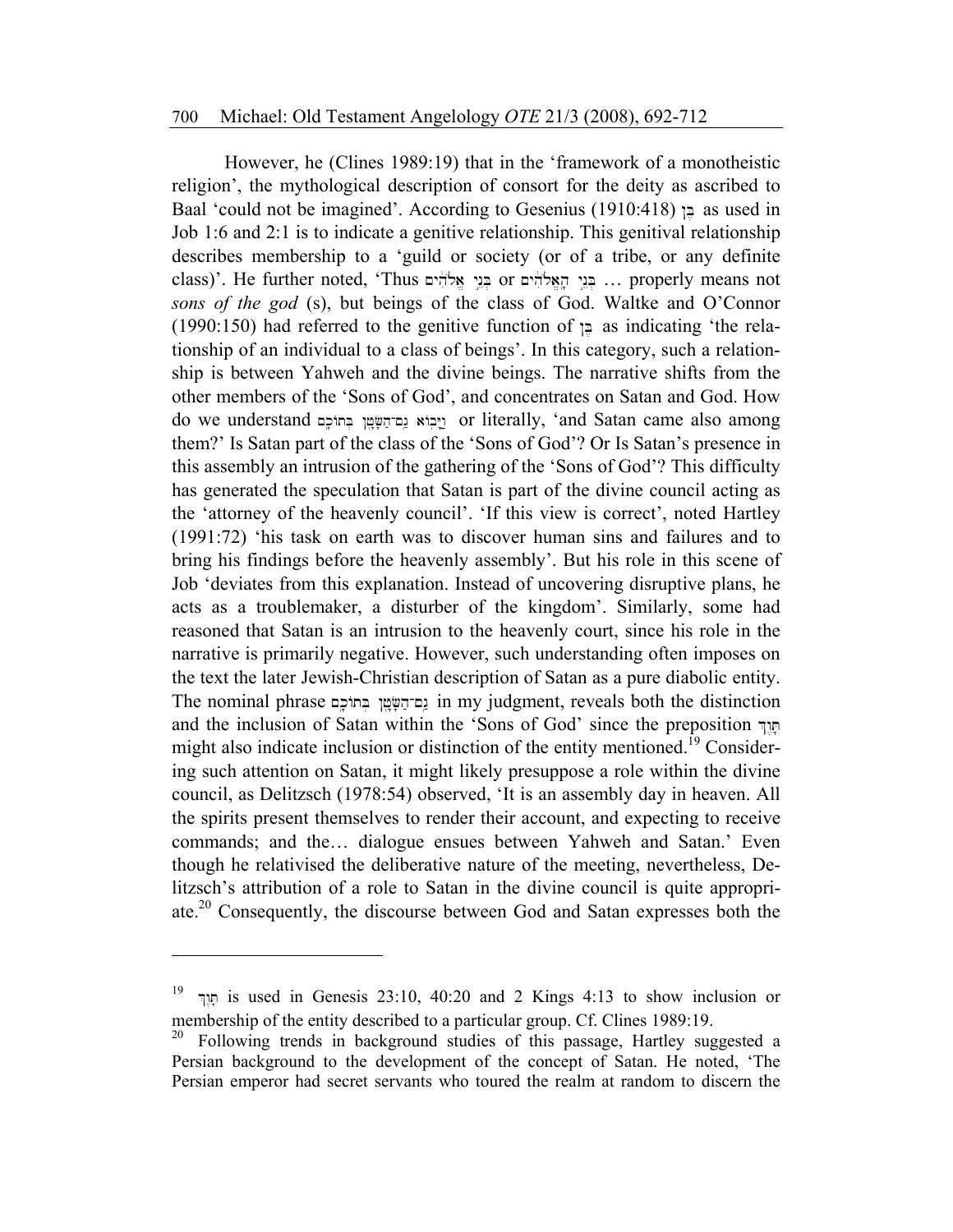limitation of Satan and the sovereignty of God. On the other hand, it also reveals the liberty of Satan in the divine council since his opinions and suggestions were followed. In all the two discourses (1:6-12; 2:1-8) between him and Yahweh, Satan reveals adequate understanding of the human nature (1:9-11; 2:4-5). Moreover he advocates for a point of view which is directly opposite to that of Yahweh. However, defining the sovereignty of Yahweh within such a description of the 'Council of Yahweh' in Job, Anderson (1976:81) reasoned,

Since in Israel only the Lord received divine honours, His supremacy is never in doubt. He presided over the meeting like a king on his throne. The angel courtiers are seen surrounding Him… The incomparable Lord has no colleagues; His attendants are shadows, scarcely persons. Even the pre-eminent "angel of the Lord" remains a nameless functionary. Only later do Michael and Gabriel emerge with something like individuality. So minor is their role, so completely dominated by the incontestable sovereignty of the Lord, that no ideas of polytheism are present, even when they are called (children of) gods.

Thus Yahweh's sovereignty was underscored even though liberty was given to the members of the 'divine council'. In this perspective, 'divine council' in Job 1-2 reveals liberty and the possibility of the members of such divine council to take different perceptions on issues from the presiding deity, Yahweh. Consequently, the narrative reveals interesting relationship that exists between Yahweh and the members of the divine council.

#### **3 Psalm 82**

 $\overline{a}$ 

The last text, in Psalm 82, presents another description of the divine council. Dahood (1979:268) in his study of Psalm 82 describes this psalm as a vision 'of the heavenly tribunal where God passes judgment on the pagan deities' and thus agrees with Julian Morgenstern (1936) that a mythological core lies behind the description of the council of Yahweh. However, Dahood (1979:268) observed that in the 'final verse' of the Psalm, there is a prayer 'for the restoration of universal justice under the sole rule of Yahweh," thus pointing to the sovereignty of God within the council of the pagan gods. Significantly, this text speaks of God 'presiding' or 'supervising' the council of the gods. The word is used here with the basic understanding of 'supervision' or

allegiance and behavior of the people and especially of various officials. These agents were called "the eyes and ears of the king"… So in Job the Satan appears as the roving eye of the monarch to report on the loyalty of subjects.' Cf. Hartley 1991:72; Gruenthaner 1944:6-27.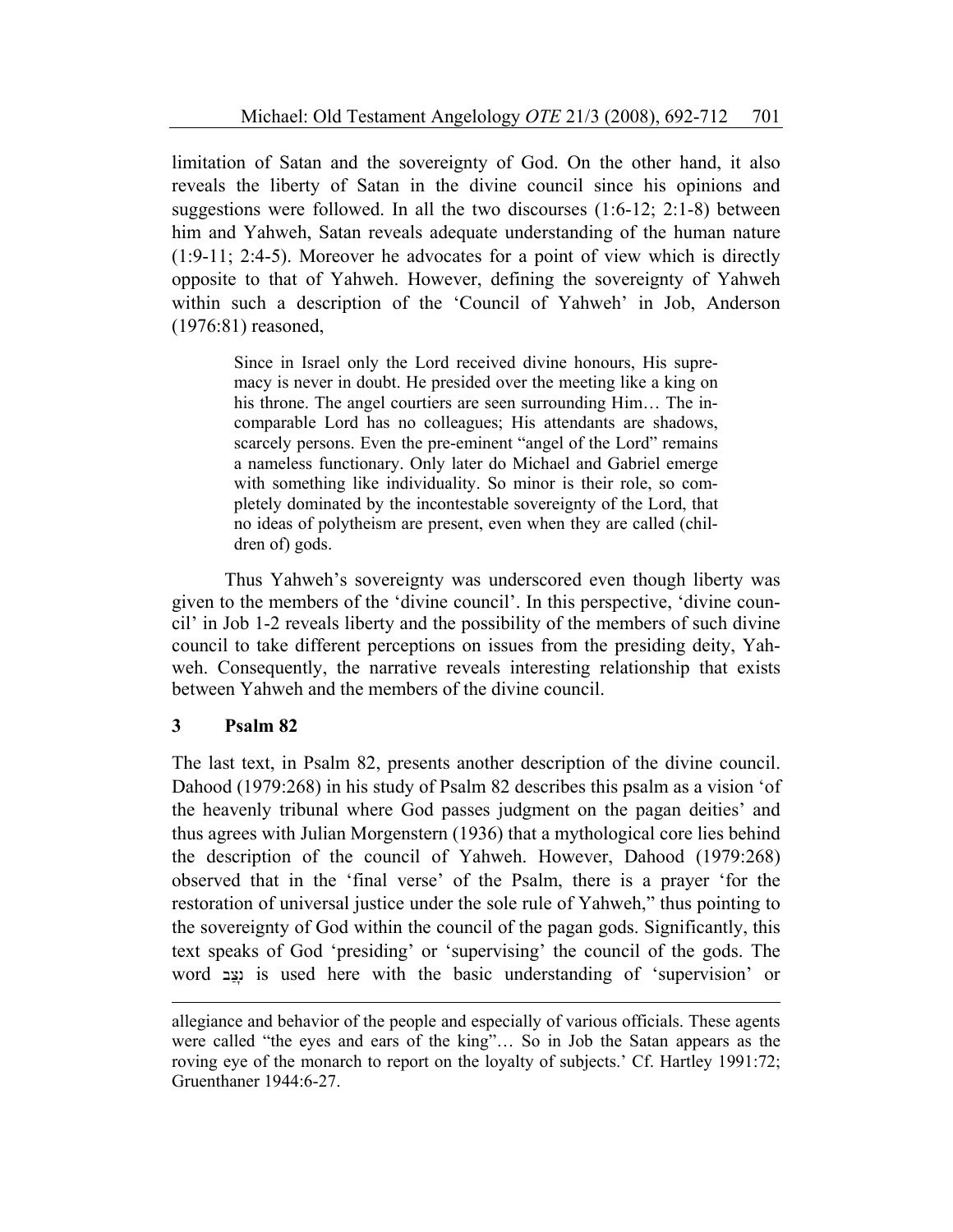'overseeing'. It is used in its *niph'al* form as in Ruth 2:5 to describe the chief foreman that was placed over the workers in the field of Boaz.<sup>21</sup> In it substantive form, it is used in 1 Kings 4:5 and 1 Kings 5:30 and translated as foreman, overseer and governor respectively.

According to Martens (1996:135), 'in prophetic and poetic material is: is linked with divine authoritative action comparable to an overseer or foreman'. Thus, God presides or oversees 'the heavenly council, where justice is a critical concern'. Divine quest for justice is seen in his indictment of the council in verses 2-7. The council according to this Psalm has failed to carry out its job description and consequently forfeited its status of being gods; hence even 'though they are gods yet they will die like men' (verse 6-7). While different identities of the members of this divine council has been proposed, such as the indictment of Israelite judicial and legal systems, however, the interpretation accepted by the present discussion is to see the indictment of the divine council as the indictment of 'gods' or 'supernatural' beings who are not fulfilling their duties as emissaries of Yahweh.<sup>22</sup> This interpretation is consistent with the general description of the divine council as reflected in the preceding two passages. According to Emerton (1960:329-32) such supernatural description of this council is sustained in the Targum, Qumran writings, Peshitta and the writings of the Church fathers. Significantly, Jesus understood the identity of the persons described in this passage as angelic, thus a supernatural conception of the divine council is in this sense appropriate.<sup>23</sup>

 The central thought of these studies in 1 Kings 22, Job 1-2 and Psalms 82 on the 'Council of Yahweh' is the conception that Yahweh is described as a royal personage who is surrounded by other gods or angelic personalities. These angelic personalities or assumed gods are also described as subjected to the sovereign decrees of Yahweh.<sup>24</sup> Within this highest council or assembly dif-

<sup>&</sup>lt;sup>21</sup> For the different nuances of بيّد as it occurs here and  $\frac{1}{2}$ ; " in the preceding passage of Job 1:6 and 2:1 see Reindl 1998:519.

<sup>&</sup>lt;sup>22</sup> In Jewish interpretation, different persons have been suggested as being described by this Psalm. Four of the common persons identified are angels, Judges, Melchizedek and Israelites at Sinai. Cf Hanson 1966:363-67.<br><sup>23</sup> For the general description of the different scholarly treng

<sup>23</sup> For the general description of the different scholarly trends in the interpretation of this Psalms particularly in relationship to John 10, see Neyrey 1989:647-663.

<sup>&</sup>lt;sup>24</sup> David Penchansky (2005:54) interpreted Psalm 82 as 'an etiology that explains why Israelites worship Yahweh alone'. According to Penchansky, 'El convenes a meeting of the gods. Yahweh is not the director and chairman of the board, but instead attends the meeting as a member… But the gods or other nations prove unworthy of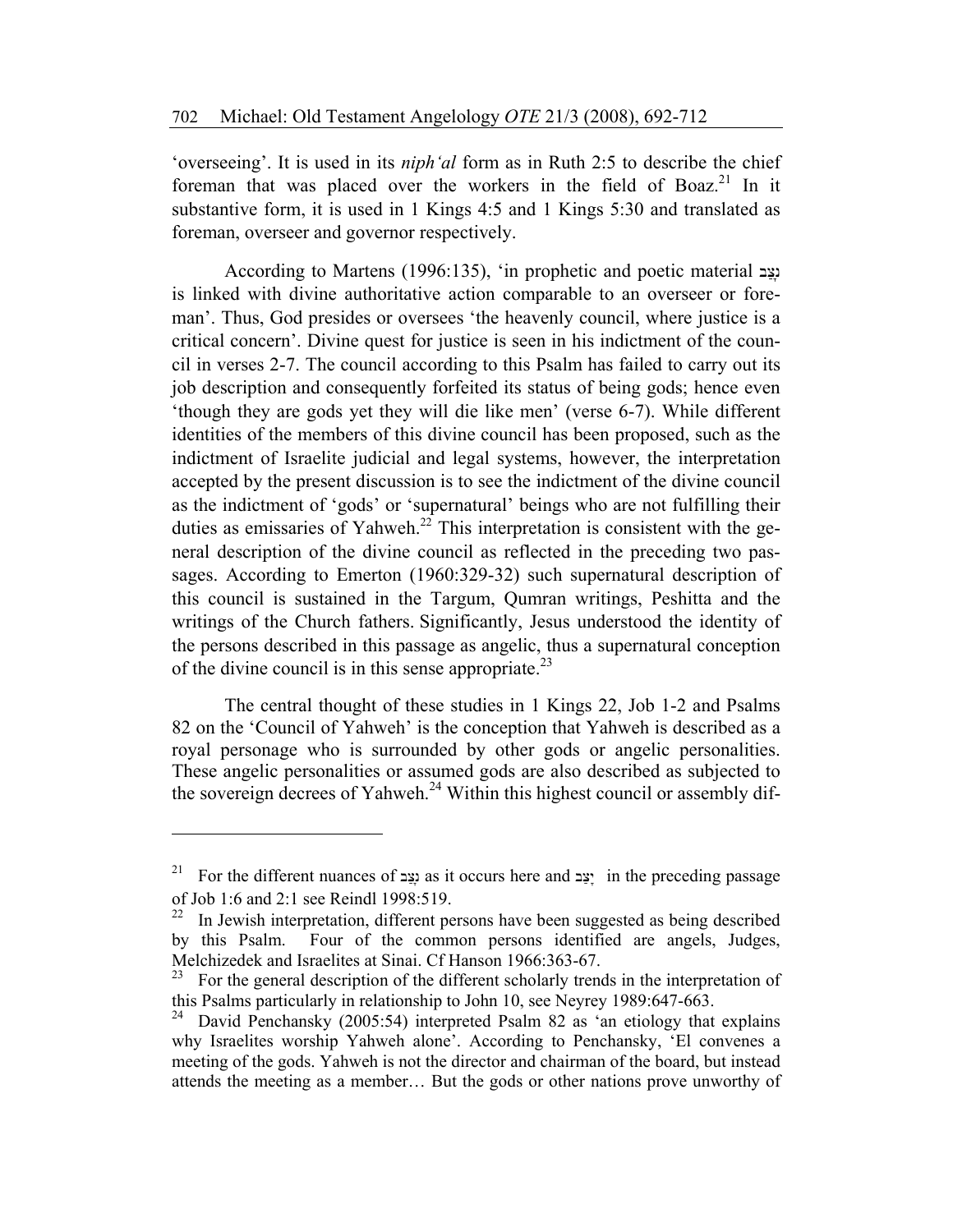ferent angelic beings are constituted, namely Satan, lying spirits, the enigmatic angel of the Lord, Sons of God, and even the prophets who are expected to transmit or convey the commands of Yahweh, the chief presiding king (cf. Cross 1973:186). Despite the distinctiveness of 'Council of Yahweh' within this description however, as observed by Miller (2000) the job's description or task of the council generally remained the same in both Israel and its Ancient Near Eastern environment. Thus he (2000:425) noted: 'The concerns of the assembly are like that of the divine assembly in Mesopotamian religion: upholding the moral and legal order of society, deciding about victory and defeat in war and politics, electing and deposing kings, controlling and shaping history.' In this same sense, Kee (2007:259) further noted, 'In Ancient Near Eastern literature the "heavenly council" represents the most authoritative decisionmaking agent in the universe and history.'

In the light of our present study, the collective motif of these descriptions of 1 Kings 22, Job 1-2 and Psalm 82 is the overarching immanent construction of the 'council of Yahweh' since it described 'divine council' in the imagery of human royalties. Within this highly immanent construction is also an unprecedented transcendent assumption whereby Yahweh is placed above the angelic beings and other supernatural entities. Thus, the council of Yahweh reveals both immanent and transcendent motifs, which place God and his plans within the domain of the human language, symbols and even experience. On the other hand, despite its transcendent agenda, Old Testament angelology reveals an overwhelming immanent commitment since it configures the description of Yahweh and supernatural beings in the category of human description and also describes the consistent engagement of the heavenly council in human affairs on earth particularly through the active or passive involvement of the members of the divine council.

## **C THE AFRICAN SPIRIT WORLD: FORMS, MOTIFS AND DESCRIPTIONS**

In a particular sense, Africans have no angelology, if by angelology we mean a catalogue or array of created spirit beings with names and distinctive roles, working in a monotheistic framework. Instead the activities of these spirit beings under traditional African beliefs are often capricious and within the framework of polytheism (cf. Langton 1936:1f.). Thus, Mugambi (1989:66) noted, 'in the African religious heritage there was no belief in angels', but spirits. Despite this absence of angelology in African traditional religion, the Old

their great power and responsibility; they have not been serving as protector of their domain, nor have they promoted justice in their client states. Yahweh accuses them in the public forum and pronounces them dead. This is rare but not unheard of fate for divine beings. They will die like mortals…'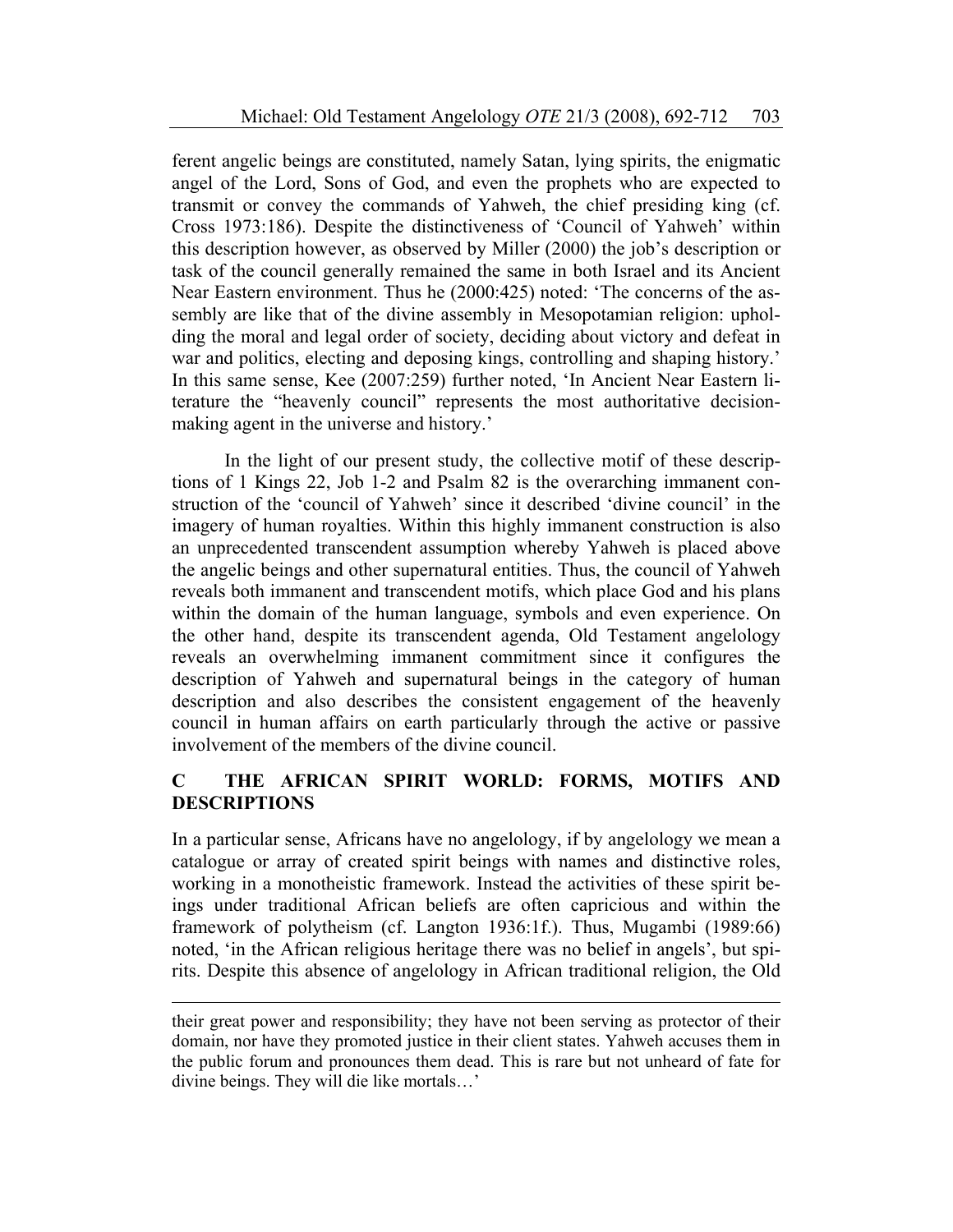Testament angelology and the African understanding of the spirit world have converging similarities in the conception of the spirit realm in the form of monarchy. The African world of spirit is not ordered in family hierarchies such as the Canaanite pantheon whereby spiritual beings are depicted as father, mother, brother, sisters and cousins (cf. Saggs 1989:1f), nor is African spiritual cosmology configured in terms of a democratic assembly such as the Greek Olympus where decisions are taken basically on the argumentations, cunningness and intrigues of the Greek deities.<sup>25</sup> It is not also configured dominantly in terms of servant and master relationship<sup>26</sup> as the spiritual world of the Hittites, $27$  nor is it depicted in the assembly where decisions in the spiritual realms are primarily dominated by the discretion and wisdom of Yahweh alone. To the contrary, while African spiritual cosmology has a degree of affinity to these cosmologies, it differs in many respects. In the African understanding of the world of spirits, the relationships between the spirit beings and the Supreme Being are in the category of a 'monarch and his ministers or emissaries'. The Supreme Being is often depicted in African mythology as a monarch and the other personalities of the pantheon as merely ambassadors, messengers or his representatives. Concerning the relationship of the divinities and the Supreme God, Idowu (1962:57) noted that 'according to the indigenous belief of the Yoruba, these divinities serve the will of *Olòdúmare* in the creation and theocratic government of the world'. Furthermore, he (2000:62) observed:

> According to Yoruba theology, the *orìşà* were brought forth by *Olòdúmare*. We do not know by what method they were produced; but the strong suggestion of our oral traditions is that they were either engendered by Him or that they emanated from Him… anyway, they are beings of a higher order than man in consequence of their nature and functions. They have been employed, from the very beginning, in duties connected with the earth and its fullness. Thus, they are the ministers of *Olòdúmare*, looking after the affairs of His Universe and acting as intermediaries between Him and the world of

<sup>&</sup>lt;sup>25</sup> For example, the goddess Minerva (or Athena) argued for the safety of Odysseus' journey back home to the divine council of Olympus. Homer revealed, 'And now, as Dawn rose from her couch beside Tithonus - harbinger of light alike to mortals and immortals - the gods met in council and with them, Jove the lord of thunder, who is their king, Thereon Minerva began to tell them of the many sufferings of Ulysses, for she pitied him away there in the house of the nymph Calypso.' See Homer 1971:208.<br><sup>26</sup> Mary Douglas (1968:9) in her study of the Lele of Kasai in Congo, defined the Mary Douglas (1968:9), in her study of the Lele of Kasai in Congo, defined the relationship between God and humanity in the category of Master and slaves. She noted, 'Of God, *Njambi*, they say that he has created men and animals, rivers and all things. The relation of God to men is like that of their owner to his slaves. He orders them, protects them, sets their affairs straight, and avenges injustices.'

 $27$  On the Hittite's cosmology see Gurney 1954:1f.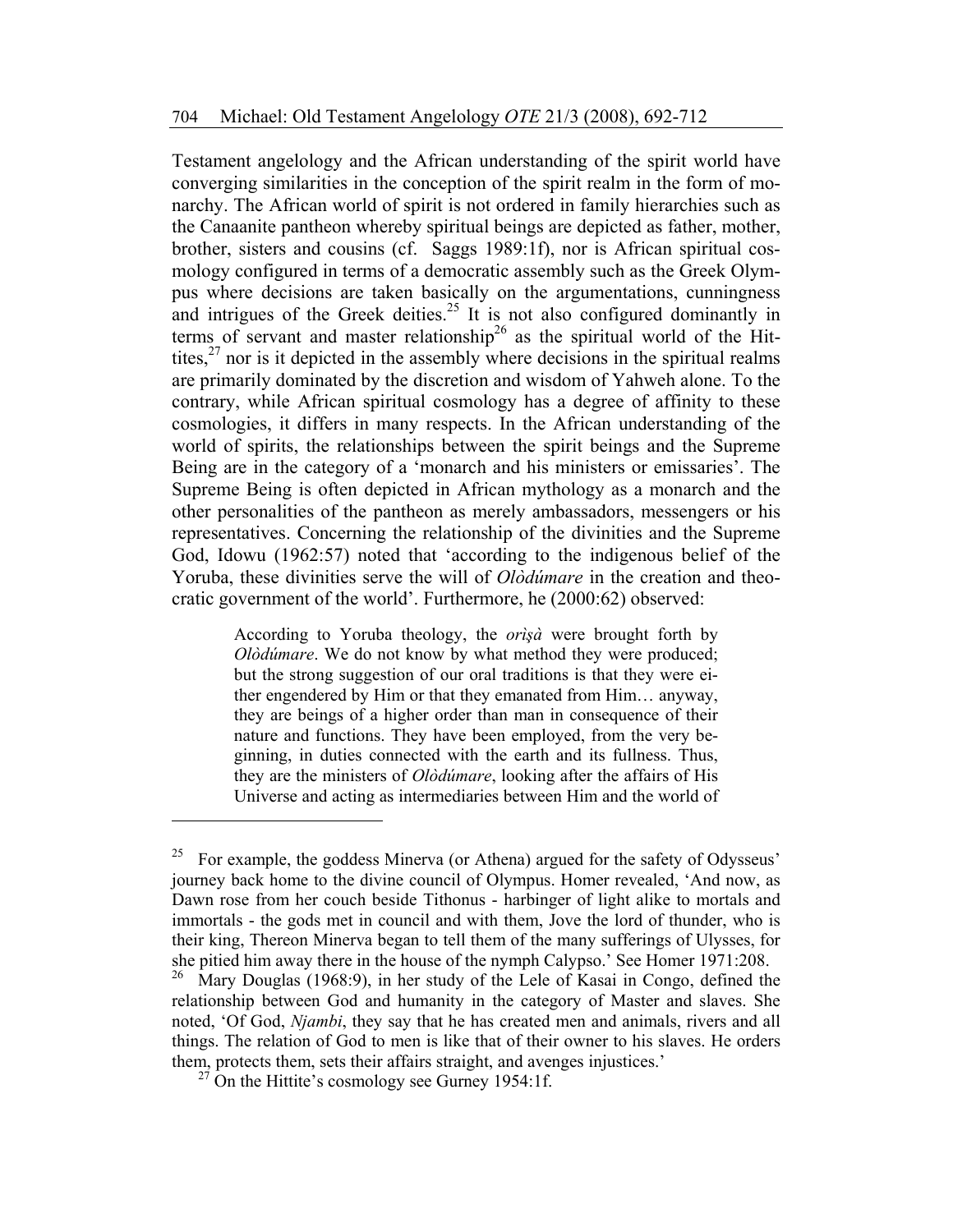men. To each of them is assigned a department over which he is ruler and governor.

While Idowu's quest to harmonise the African spirit world has been criticised, however, there is credence to his observation that there is a 'divine bureaucracy' in the traditional descriptions of the African spirits and their relationship to the Supreme God.<sup>28</sup> Such divine administration of the spirit world presupposes a fundamental relationship between the Supreme Being, divinities and the human community. In a similar study of the Yoruba and Ewe people of West Africa, Geoffrey Parrinder (1950:226) noted, 'There is certainly a hierarchy through which God is approached, as an earthly chief is only reached through intermediaries…' Thus, he (1950:226) also observed, 'The religion of Yoruba and Ewe… is presided over by a supreme Creator. The many lesser divinities are often said to be "sons" of God. One is met with this claim when speaking of Christ as the Son of God: "So is our god (*orisha*) a son of Olorũn"'. Such a description of the African spirit world as seen in Idowu and Parrinder underscores the basic contention that Africans have a devotion to the supreme God despite their everyday religious involvement with the cult of the lesser gods. Significantly, Mbiti (1980:29) has observed that such monarchical disposition of the African spirit world is a projection of the political structures of the African society on the spirit realm. Mbiti (1980:45) noted, 'African concepts of God are strongly coloured and influenced by the historical, geographical, social and cultural background or environment of each people'. He (1950:226) further observed,

> In this capacity, God is regarded as King, Ruler, Lord, Master and Judge. It is generally in societies, which traditionally have or have had kings, chiefs or other central rulers, that we find the most explicit concept of God as King and Ruler. This obviously reflects the political structure of the peoples concerned, though the idea of God's governing work is not confined only to peoples of this political background. The image and work of the human rulers tend to be readily projected on the image of God. Of this we have clear examples from many parts of Africa.

The African spirit world, whether treated as a projection of the African political landscape as conceived by Mbiti or as integral part of the African

<sup>&</sup>lt;sup>28</sup> Idowu (1962:57) suggested a 'diffusive monotheism' for the description of the African spirit world, particularly the relationship between God and the lesser beings in African cosmology. Such a quest to impose a wholly monotheistic description and agenda for the African spirit world had necessitated a criticism of Idowu's work, since it did not take into cognizance the distinctive identity of the lesser gods or spirit beings. For the critique of Idowu see Bediako (1994:14-20; 1995: 97).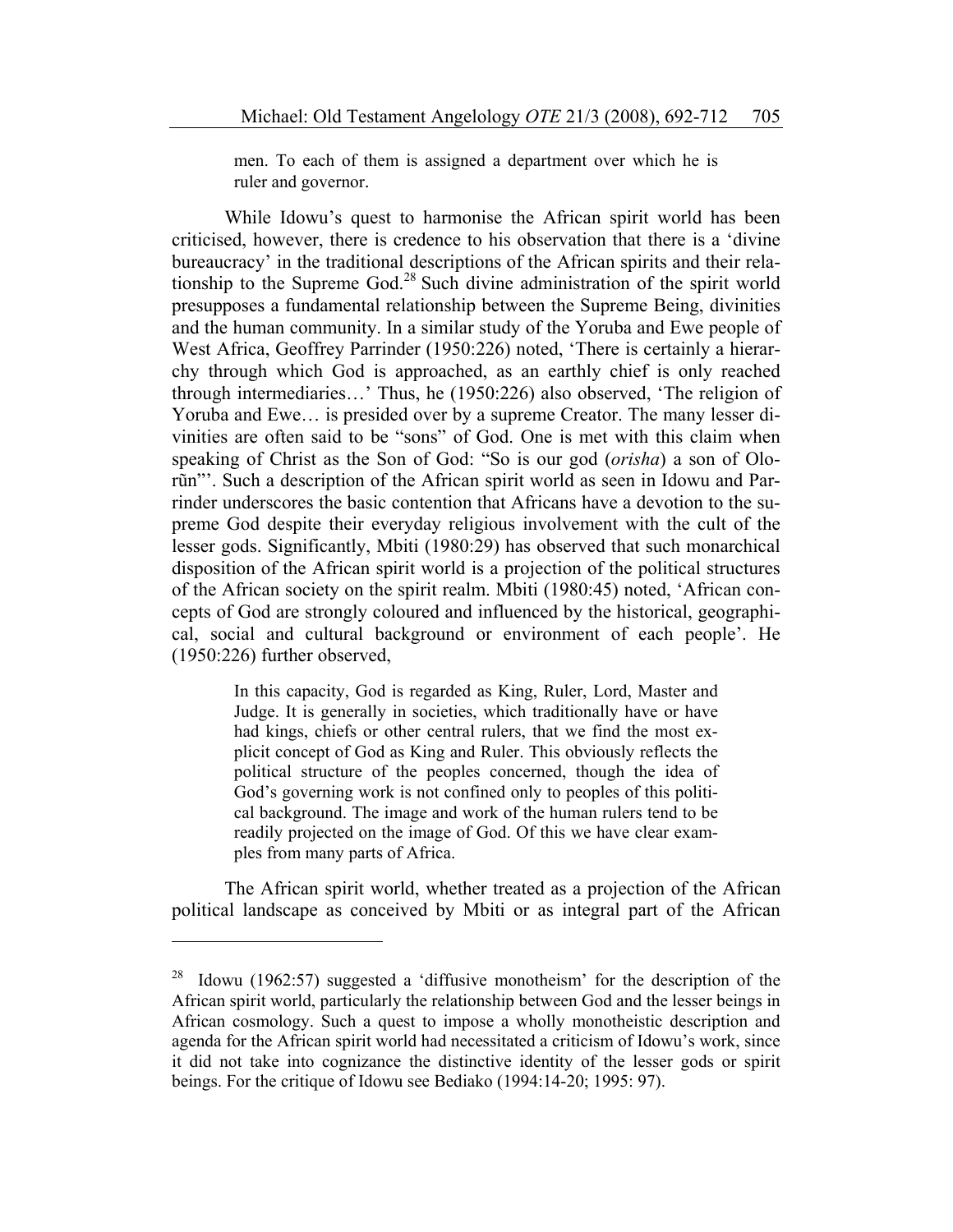cosmology as argued by Idowu, the intended end is to sanction a 'monotheistic' or 'semi-monotheistic' content and form to the African traditional religion. Unfortunately, despite its merits, such a quest to monotheisise African traditional religions becomes a disservice to angelology since it treats lightly the prominent positions occurred by the lesser gods in the description of an African understanding of the spirit world. Concerning this flaw, Kwame Bediako (1995:97) noted,

> African Christian scholars who have examined the spiritual universe of African primal religions, have to my mind, done less than full justice to the complexity of the African primal world. Keen to show the relationship of continuity between the pre-Christian religions and Christian belief, they have stressed, particularly and rightly so, the continuity of God. This must be reckoned an important achievement by African theology… By stressing the centrality and uniqueness of God in African tradition, African theology has, however, left the wider spirit world of African primal religions- divinities, ancestors, natural forces-unaccounted for.

Arising from such critique, Bediako advocated for the understanding of 'the unity and multiplicity of the Transcendent' within African traditional religions. Consequently, Bediako's definition encourages the exploration of the polytheistic and monotheistic tendencies within the African understanding of the spirit world, thus making room to describe African spirit world in the category of the plurality and singularity of God and the different constitutions of the African spirit world, where the Supreme Being is configured within the activities of the lesser gods.<sup>29</sup> While African academic discourses are seeking to remove the problem of the mediating spirits or lesser deities in the African spiritual world, majority of Africans at the grassroots see a similarity between their traditional understanding of the spirit world and those emphasised by their new faith in Jesus Christ (cf. King 1994:10-26). The familiarity arises from the entrenched understanding of these mediating spirits or divinities who serve as messengers of the Supreme Being. These groups of spirits are conceived to bridge the gap between God and humanity, and they are often shouldered with the task to perpetuate or replicate the will of the Supreme deity among African people. The affinity of the African conception of these supernatural beings and

 $^{29}$  Aylward Shorter (1978:57) had observed, 'Mediation is a familiar concept in Africa which enhances the importance of the one addressed. In many parts of Africa chiefs cannot be addressed directly, but have to be addressed indirectly through spokesmen, or with faces averted, or the mouth covered… God is addressed indirectly in the third person, or he is approached through mediators. These mediators may be spirits, or they may be human beings, chiefs or important men to whom the worship of the supreme is restricted.'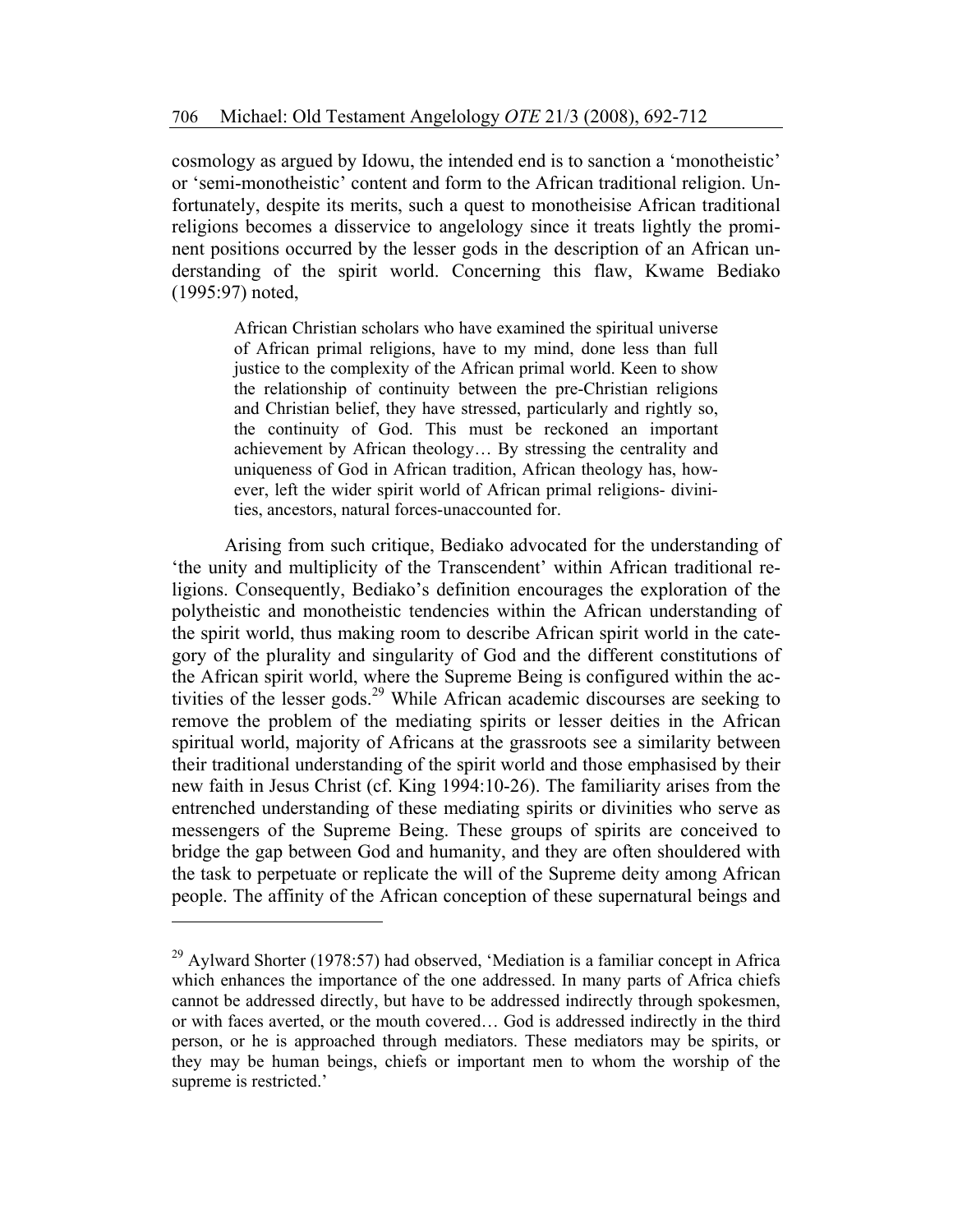the biblical angelology has greatly influenced the dominance of angelology in the prayers, sermons, cultic and sacramental observances of the African Independent Churches (cf. Oosthuizen 1988:3-22). The phenomenon of African Independent Churches could be seen as a merger of the African and biblical worldviews and thus result in a worldview that is significantly dominated by an emphasis on angels and spirit beings. In traditional African society, the spirits are often depicted in realistic or portrayed in imaginative colourings. Thus, there is the recognition of tall and short spirits, good and bad, ugly and fair spirit beings.

Though most African worldviews are greatly divided on the nature or forms of these spirits, they agree on some general characteristics.<sup>30</sup> Seven defining characteristics of spirits in the traditional African society could be stated here.

First, there is the general acceptance of the existence of these spiritual beings. They are not merely a traditional fictional creation that lack footage in reality, but they are conceived as concrete realities that are presumably perceived to co-inhabit the world of humans. There are endless stories of men and women who attested of seeing and even talking with these spiritual personalities. These spirits, for many African societies, are not a force or energy, but beings with distinctive personalities. $31$ 

Secondly, spirits, according to the traditional ethics of most African societies, are fundamentally divided into two broad camps, namely, good and bad spirits. The cause of the evilness or goodness of some spirits is not always accounted for; however there is a recognition that evil spirits exist to haunt people and good spirits to bless people.<sup>32</sup> Often they are believed to dwell in specified areas or come out at certain specified times of the day.

Thirdly, Africans often perceive the spirits as closely related to the traditional medicine man or cultic leader. The knowledge of the demands or wishes of spirits are investigated through consultation of the diviner or seer. Thus, he or she is the custodian of esoteric knowledge pertaining to the realm

<sup>&</sup>lt;sup>30</sup> For a general description of the African thought world, see Sundermeier 1982:36-62.

<sup>&</sup>lt;sup>31</sup> Describing a typical Hausa conception of the spirit world, Baba of Karo observed, 'There are spirits of the bush animals, there are spirits of the streams, there are spirits of the springs, there are spirits of the rocks, there are spirits of the paths, there are spirits of men inside the town. There are inherited spirits like Dangaladima and Nana and Sarkin Rafi, if one *bori-*dancer dies they follow someone else in his kin.' See Smith 1954:222.

<sup>32</sup> Cf. Turaki 1999:1f; Kangdim 1981:17-25; Kowanba 1986:31-36; Yilji 1986:30-39.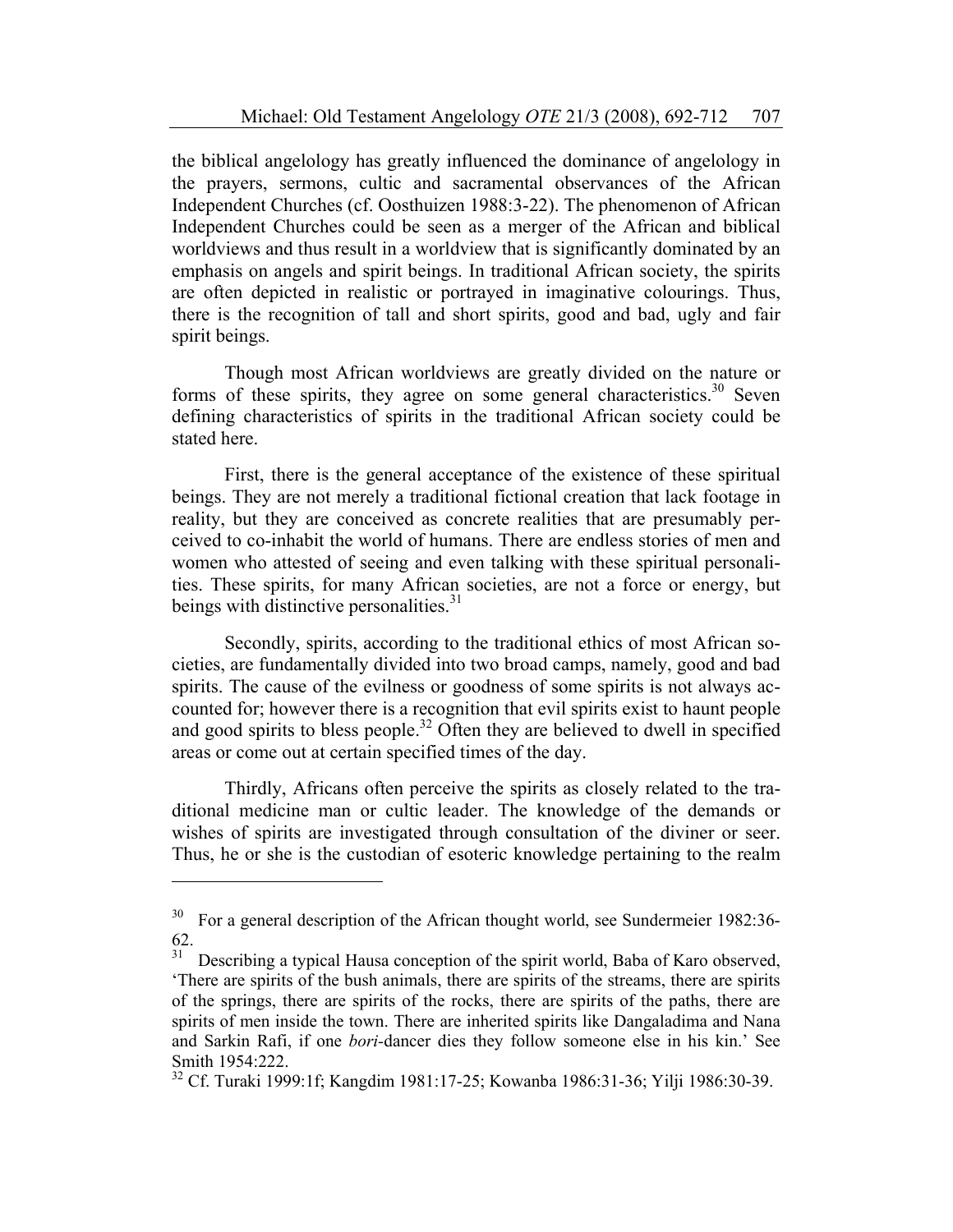feared by most Africans. In this way, he or she is accorded great prestige because of his or her cultic prowess in dealing with the spiritual beings.

Fourthly, African people believe that the spiritual beings could intervene at will into the physical order. The two realms of the spiritual and the physical, terrestrial and the celestial, the seen and unseen, have no defined borders since these spirits are expected to manifest or reveal their presence to the world of humans. There are many African myths about spirits turning into human beings and going to the market or even seeking marriage or partaking in any other human activity.

Fifthly, Africans have always affirmed the extraordinary powers of spiritual beings. They are conceived as embodiment of power which could be used to haunt or bless, thus the need to seek a protective shield against the activities of malevolent spirits and to seek alliance with the good ones.

Sixthly, most Africans understand the mediating roles of spiritual beings as messengers of the Supreme God. There is the acknowledgement of their roles as emissaries of God who are saddled with the task of controlling a certain sphere or other assigned functions. However, such a divine function is often obliterated, as often seen, in the acceptance of sacrifice and other cultic rituals by these spiritual beings. Thus they are not merely a channel or means to God as often argued, but they are also an end in themselves.

Lastly, the majority of Africans maintain the belief that spirits are not subjected to human limitation or restrictions. Thus they could go through walls, live in water, stay in trees, fly through the air, take animal or human forms, dwell in rocks or mountains and even possess people.<sup>33</sup> Interestingly, the cultural descriptions of these characteristics in stories, folklore and myths are reoccurring motifs in the African conception of the spirit world, thus stressing the immanence of these spiritual beings.

#### **D CONCLUSION**

Concerning the significance of the African spirit world to Christianity, Turaki (2001:60) observed that 'traditional African worldview defines what is reality in an African sense and it also has a profound and pervasive influence upon African thought and philosophy'. He (2001:60) further noted, 'This worldview affects how Africans understand and interpret Christianity or any foreign religion or worldview. It also affects how Africans understand and interpret their relationships to others and the world around them.' Thus, 'such an understand-

<sup>&</sup>lt;sup>33</sup> For a study of demonology and redemption in the African context, see Ferdinando 1999:1f; Daneel 1992:35-55; Oosthuizen 1988:3-22.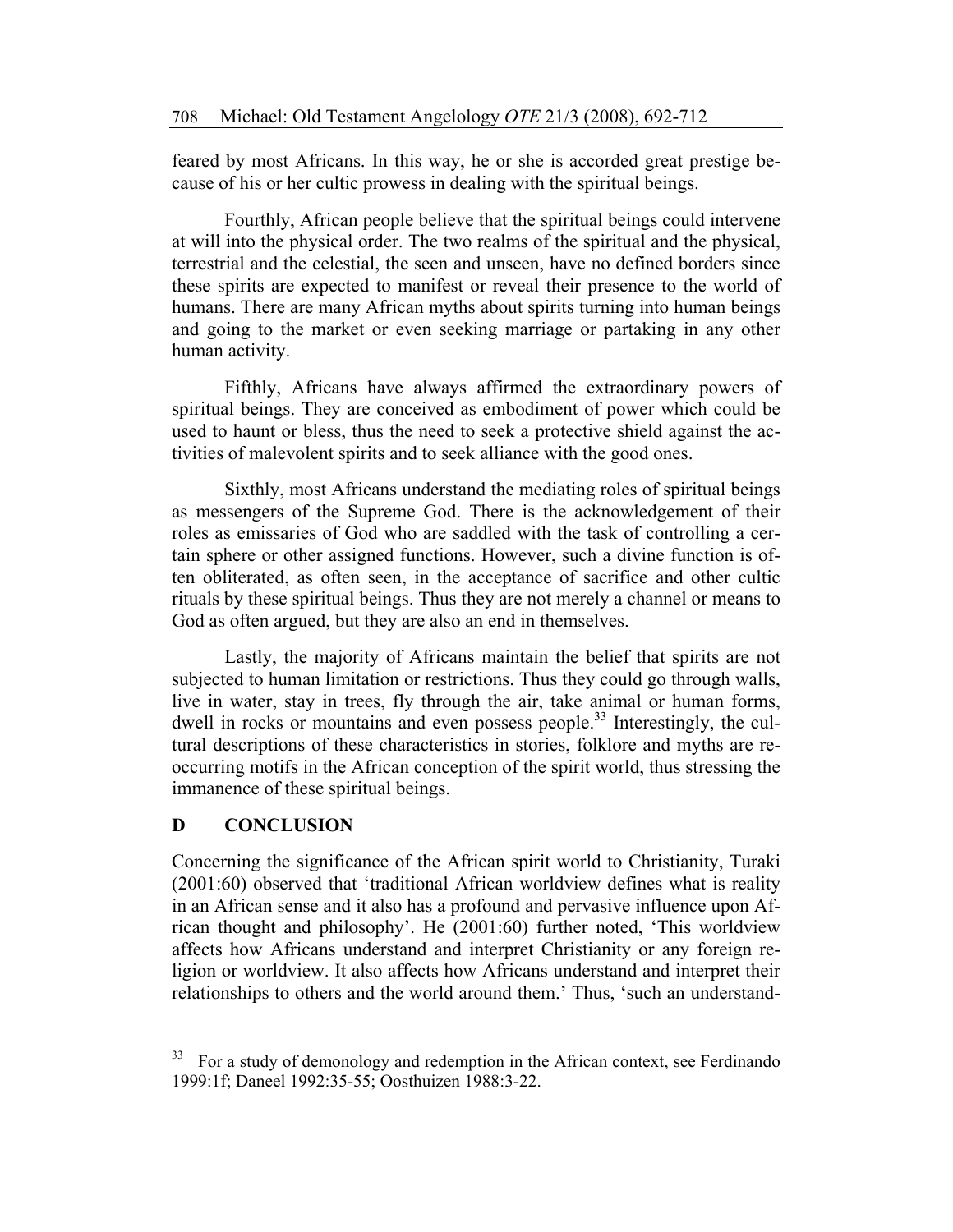ing is crucial to doing theology in Africa'. This understanding underscores the general importance associated with the African spirit world. This world is so real to Africans, and for them, it is the world that actually exists because the material world derives its essence, form and goals from the manipulation or operations of the spiritual forces from the spirit world. As this study suggests, the spirit world of the Old Testament is configured within the framework of a council and the gods or angelic beings are described as minister of this divine council who are often seen working or deliberating with the presiding God, Yahweh. Similarly, in the African understanding of the spirit world, the divinities are traditionally conceived as messengers or emissaries of God, who are working ultimately for the Supreme God. Consequently, the Supreme God is closely related to the African people through the mediating roles of the divinities. These innumerable divinities are conceived as immanent expression of the High God. In this way, the Old Testament bears some degree of affinity with the African understanding of the spirit world since the Old Testament angelology explores the basic persuasion that Yahweh presides over a divine cabinet with the gods or angelic beings as members, who are primarily concerned with carrying out the will and wishes of the Supreme Being. While the Old Testament angelology explores a monotheistic disposition to accentuate this intention, the African understanding of the spirit world becomes polytheistic and thus fails generally to fit the members of this divine cabinet into a monotheistic description. Unfortunately, it is at this point that African understanding of the spirit world fails to harmonise the unity and multiplicity of the Supreme God by its refusal to pursue further the dominant framework of monotheism, and the elimination of deification and worship attributed to these lesser divinities in traditional African religious systems.

#### **BIBLIOGRAPHY**

- Allen, D. C. 1961. Milton and the Love of Angels. *Modern Language Notes* 76, 489- 490.
- Anderson, F. I. 1976. *Job: An Introduction and Commentary.* Tyndale Old Testament Commentaries. London: InterVarsity Press.
- Bediako, K. 1994. Understanding African Theology in the 20<sup>th</sup> Century. *Themelios* 20, 14-20.

\_\_\_\_\_\_\_\_ 1995. *Christianity in Africa: The Renewal of a Non-Western Religion*. Edinburgh: Edinburgh University Press.

Blamires, H. 1963. *The Christian Mind.* London: SPCK.

- Bultmann, R. 1961. New Testament and Mythology, in Bartsch, H. W. (ed.), *Kerygma and Myth*. 1-44. New York: Harper Torchbooks.
- Carroll, N. 1981. Nightmare and the Horror Film: The Symbolic Biology of Fantastic Beings. *Film Quarterly* 41, 16-25.

Carson, D. A. 1996. *Exegetical Fallacies*. Grand Rapids, Michigan: Baker Books.

Clines, D. J. A. 1989. *Job 1-20: Word Biblical Commentary*, Vol. 17. Dallas, Texas: Word Books.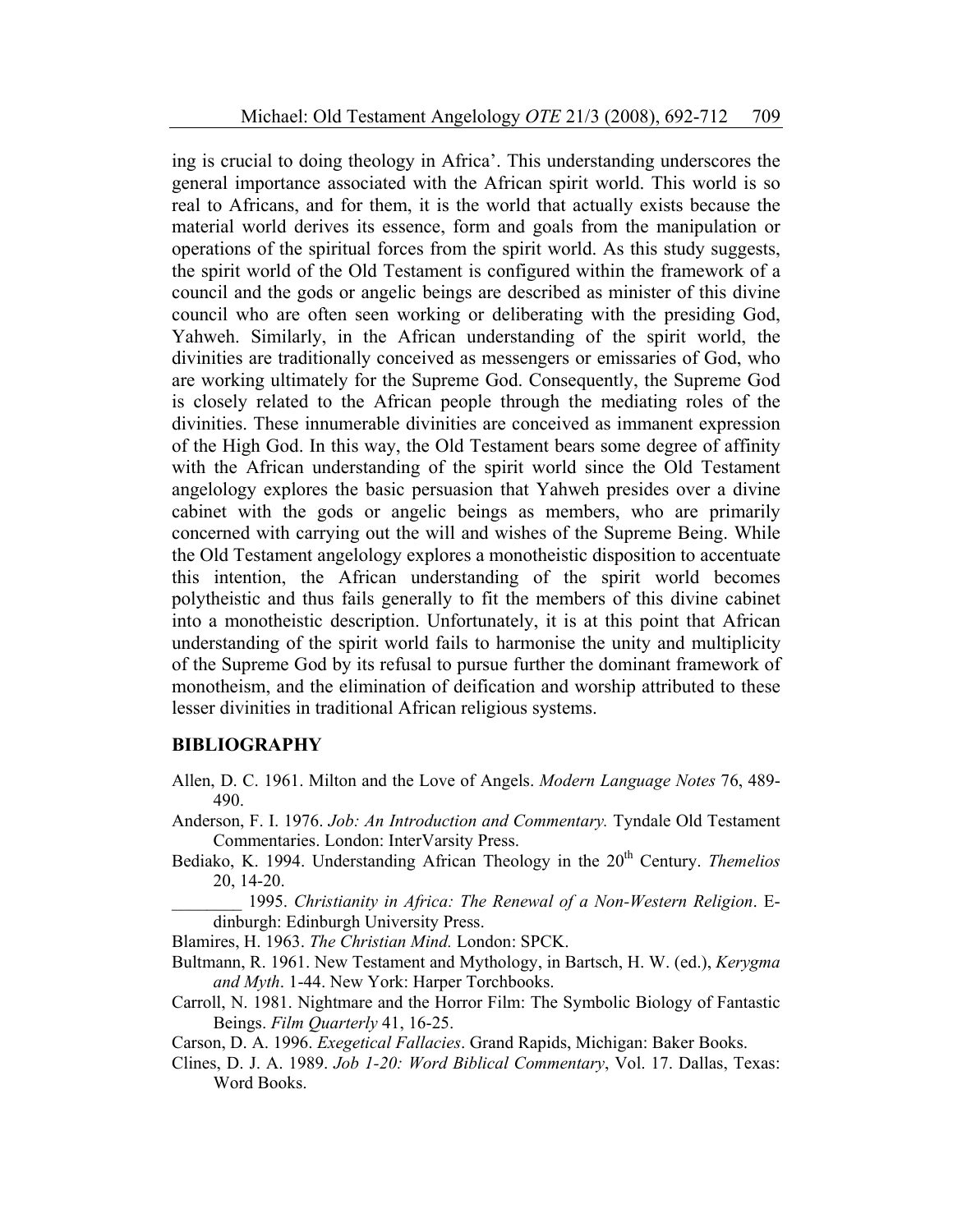and Gunn, D. M. 1978. You have tried to persuade me and 'Violence! Outrage!' in Jeremiah xx 7-8. *Vetus Testamentum* 28, 20-23.

- Cross, F. M. Jr. 1953. The Council of Yahweh in Second Isaiah. *Journal of Near Eastern Studies* 12, 274-277.
	- \_\_\_\_\_\_\_\_ 1973. *Canaanite Myth and Hebrew Epic*. Cambridge: Harvard University Press.
- Dahood, M. 1979. *Psalms 51-100*. Garden City, New York: Doubleday & Co.
- Daneel, M. L. 1992. African Independent Church Pneumatology and the Salvation of All Creation. *Theologia Evangelica* 25, 35-55.
- Day, J. 2000. *Yahweh and the Gods and Goddesses of Canaan.* New York: Continuum International Publishing Group.
- Delitzsch, F. 1978. *Keil-Delitzsch Commentary on the Old Testament*, *Job.* Grand Rapids: William B. Eerdmans Publishing Co.
- Douglas, M. 1968. Lele of Kasai.in Forde, D (ed.), *African Worlds: Studies in the Cosmological Ideas and Social Values of African People*. 1-26. London: Oxford University Press..
- Emerton, J. A. 1960. Some New Testament Notes. *Journal of Theological Studies* II, 329-32.
- Ferdinando, K. 1999. *The Triumph of Christ in African Perspective: A Study of Demonology and Redemption in the African Context*. Carlisle: Paternoster.
- Freeland, C. 1999. *The Naked and the Undead: Evil and the Appeal of Horror.* Boulder, Colorado: Westview Press.
- Gesenius 1910. *Gesenius' Hebrew Grammar* as edited by Kautzsch, E. & Cowley A. E. Oxford: Clarendon Press.
- Gray, J. 1970. *I & II Kings*. London: SCM Press.
- Gruenthaner, M. J. 1944. The Demonology of the Old Testament. *Catholic Quarterly Review* 6, 6-27.
- Gurney, O. R. 1954. *The Hittites.* England: Penguin Books Ltd.
- Handy, L. K. 1994. *Among the Host of Heaven: The Syro–Palestinian Pantheon as Bureaucracy*. Winona Lake: Eisenbrauns.
- Hanson, A. 1966. John's Citation of Psalm LXXXII Reconsidered. *New Testament Studies* 13, 363-67.
- Harrington, C. 1952. Ghoulies and Ghosties. *The Quarterly of Film Radio and Television* 7, 191-202.
- Hartley, J. E. 1991. *The Book of Job*. The New International Commentary of the Old Testament. Grand Rapids, Michigan: William B. Eerdmans Publishing Co.
- Homer, 1971. "Odyssey." [transl. by Butler, S.] in Hutchins, R. M. & Adler, M. J. (eds.), *Great Books of the Western World*, Chicago: William Benton Publisher.
- Hultkrantz, A. 1993. The Concept of the Supernatural in Primal Religion. *History of Religion* 22, 231-253.
- Idowu, B. 1962. *Olòdúmare: God in Yoruba Belief*. London: Longman.
- Imasogie, O. 1993. *Guidelines for Christian Theology in Africa.* Ghana: Africa Christian Press.
- Jacobsen, T. 1970. Primitive Democracy in Ancient Mesopotamia. in Moran, W. L. (ed.), *Toward the Image of Tammuz*. 157-170. Cambridge: Harvard University Press.
- Kangdim, J. S. S. 1981. The relationship between the High God and the divinities of the Angas people in Plateau State (Nigeria). *TCNN Research Bulletin* 9, 17-25.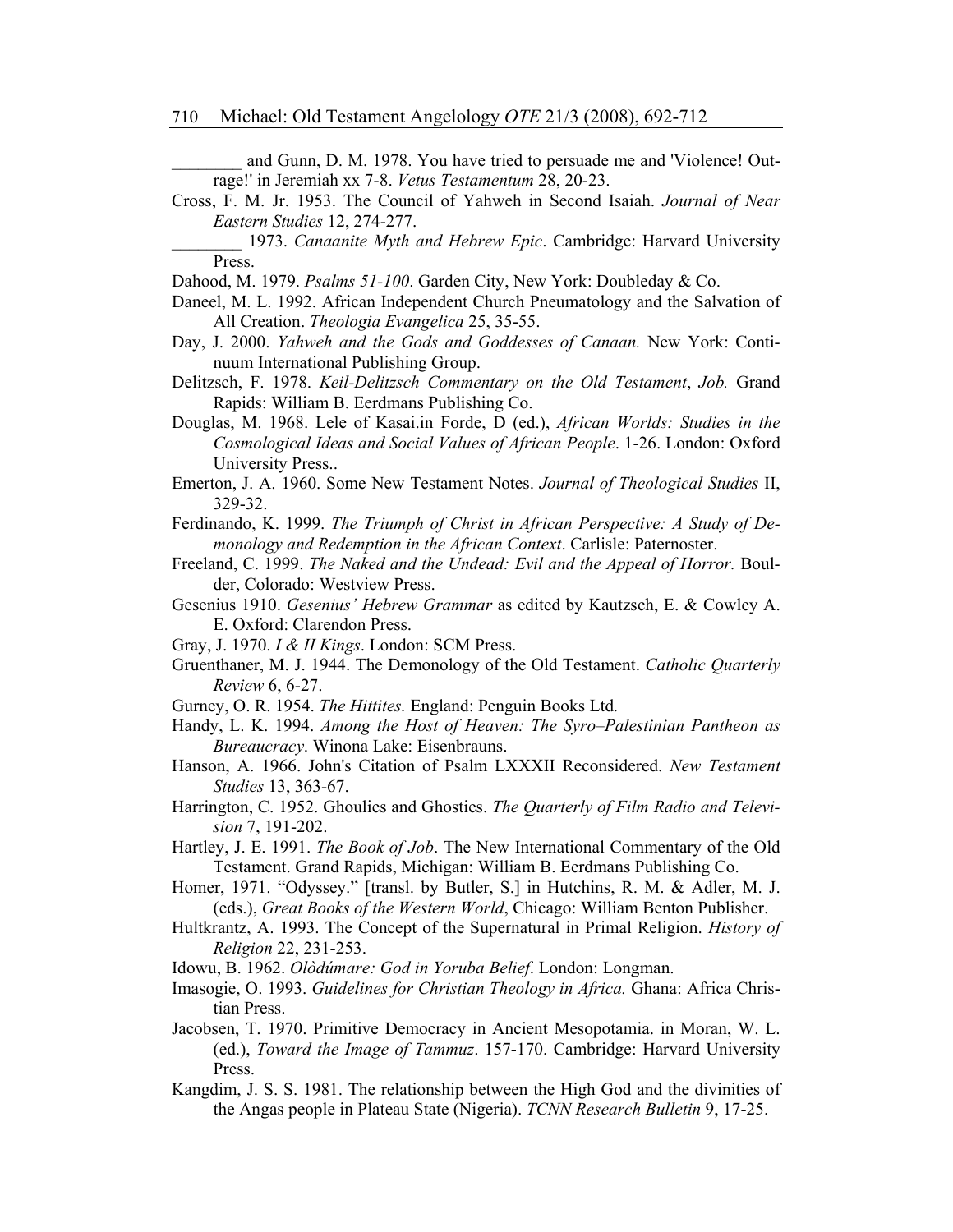- Kee, S. M. 2007. "The Heavenly Council and its Type-Scene." *Journal for the Study of the Old Testament* 31 (3), 259-273.
- Keck, D. 1998. *Angels and Angelology in the Middle Ages.* Oxford: Oxford University Press.
- King, F. J. 1994. Angels and Ancestors: A Basis for Christology? *Mission Studies*, 9  $(1)$ , 10-26.
- Koehler, L. & Baumgartner, W. 2001. *The Hebrew and Aramaic Lexicon of the Old Testament*. Leiden: Brill.
- Kowanba, J. S. 1986. The Mumuye concept of God and spiritual beings. *TCNN Research Bulletin* 17, 31-36.
- Krings, M. 2005. Muslim Martyrs and Pagan Vampires: Popular Video Films and the Propagation of Religion in Northern Nigeria. *Postscripts: The Journal of Sacred Texts and Contemporary Worlds* 1.2, 183-205.
- L'Heureux, C. 1979. *Rank among the Canaanite Gods: El, Baal, and the Rephaim*. Atlanta: Scholars Press.
- Langton, E. 1936. *The Ministries of Angelic Powers According to the Old Testament and Later Jewish Literature.* London: Clarke Ltd.
- Lucano, T. 1988. *Them or Us: Archetypal Interpretations of Fifties Alien Invasion Films*. Indianapolis: Indiana University Press.
- Martens, E. A. 1996. 'izcionary of Old Testament Theology & Exegesis, vol 3. VanGemeren, W. A. (ed.), Carlisle, Cumbria: Paternoster press.
- Mbiti, J. S. 1980. *African Religions and Philosophy*. London: Heinemann.
- Meyer, B. 2005. Religious Remediations: Pentecostal Views in Ghanian Video Movies. *Postscripts: The Journal of Sacred Texts and Contemporary Worlds* 1.2, 155-181.
- Miller, P. D. Jr. 1968. The Divine Council and the Prophetic Call to War. *Vetus Testamentum*18, 100-107.
	- \_\_\_\_\_\_\_\_ 2000. *Israelite Religion and Biblical Theology*. Sheffield: Sheffield Academic Press.
- Morgenstern, J. 1939. The Mythological Background of Psalm 82. *Hebrew Union College Annual*, 29-126.
- Mugambi, J. N. 1989. *African Heritage and Contemporary Christianity.* Kenya: Longman.
- Mullen, E. T. 1980. *The Divine Council in Canaanite and Early Hebrew Literature*. Missoula, Montana: Scholars Press.
- Netwitz, A. 14 June 2005. Science Fiction Angels Who are Alien in Disguise. Available from: http://io9.com/344884/science-fiction-angels-who-are-really-aliensin-disguise, [accessed, 27 February 2008].
- Neyrey, J. H. 1989. 'I Said: You are Gods': Psalm 82:6 and John 10. *Journal of Biblical Literature* 108, 647-663.
- Oosthuizen, G. C. 1988. Interpretation of Demonic Powers in Southern African Independent Churches. *Missiology* 16, 3-22.
- Parrinder, G. 1950. *African Ideas of God.* London: Edinburgh House Press.
- Penchansky, D. 2005. *The Twilight of the Gods: Polytheism in the Hebrew Bible.*  Louisville: Westminster John Knox Press.